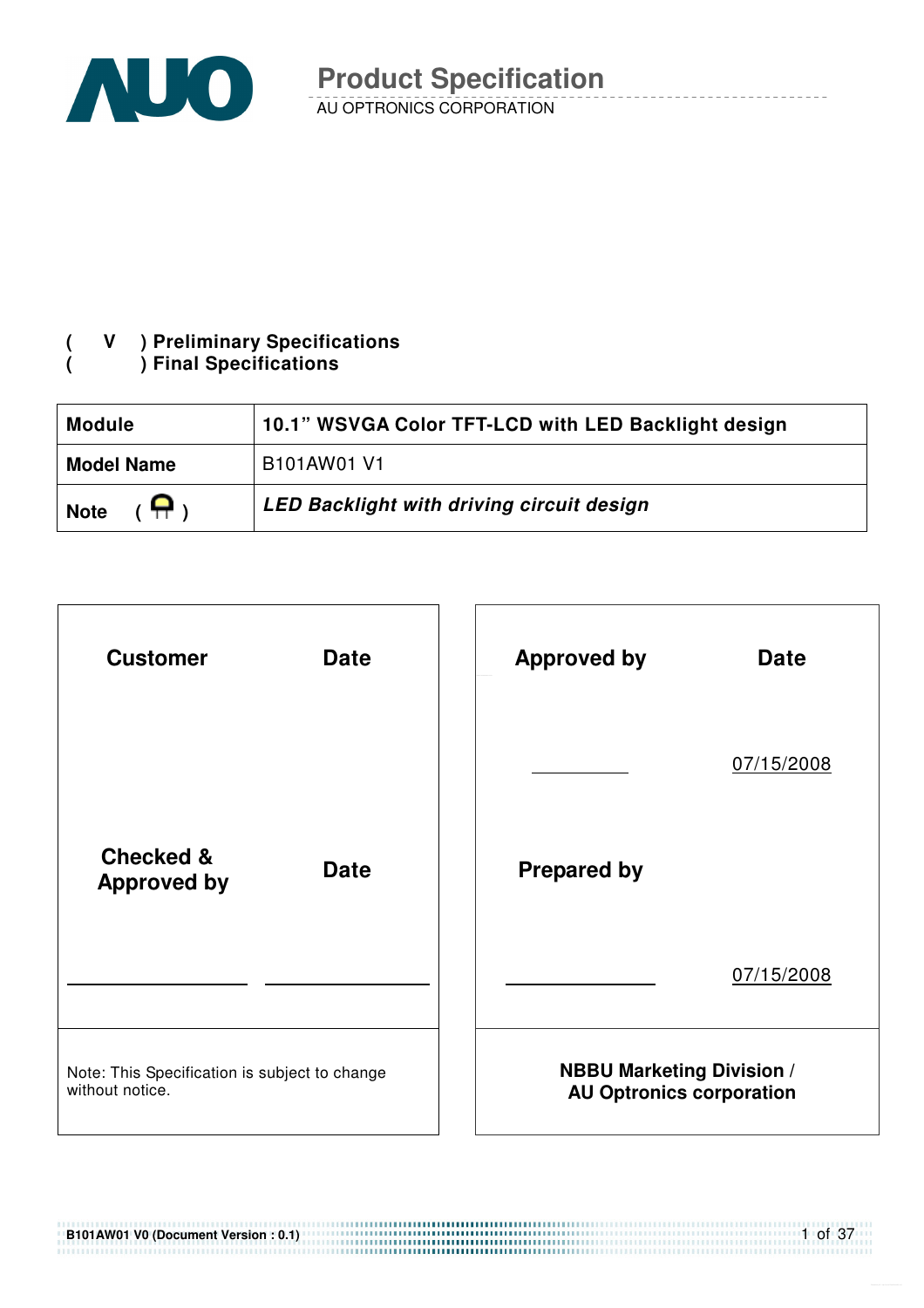

# **Contents**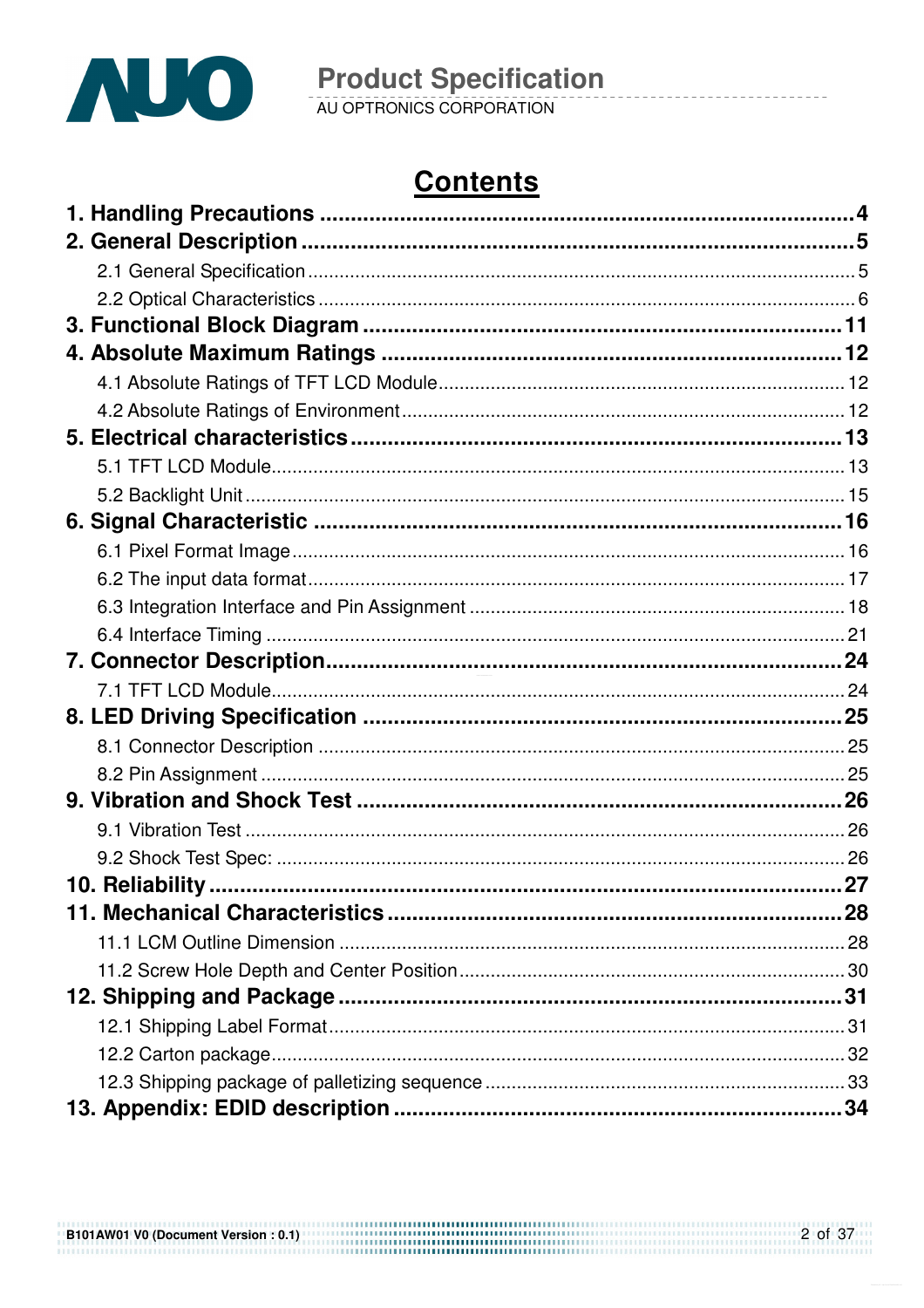

AU OPTRONICS CORPORATION

# **Record of Revision**

|                  | Version and Date   Page |     | Old description                   | <b>New Description</b> | Remark |
|------------------|-------------------------|-----|-----------------------------------|------------------------|--------|
| $\overline{0.1}$ | 2008/07/15              | All | <b>First Edition for Customer</b> |                        |        |
|                  |                         |     |                                   |                        |        |
|                  |                         |     |                                   |                        |        |

| B101AW01 V0 (Document Version: 0.1) | $-3$ of 37 |
|-------------------------------------|------------|
|                                     |            |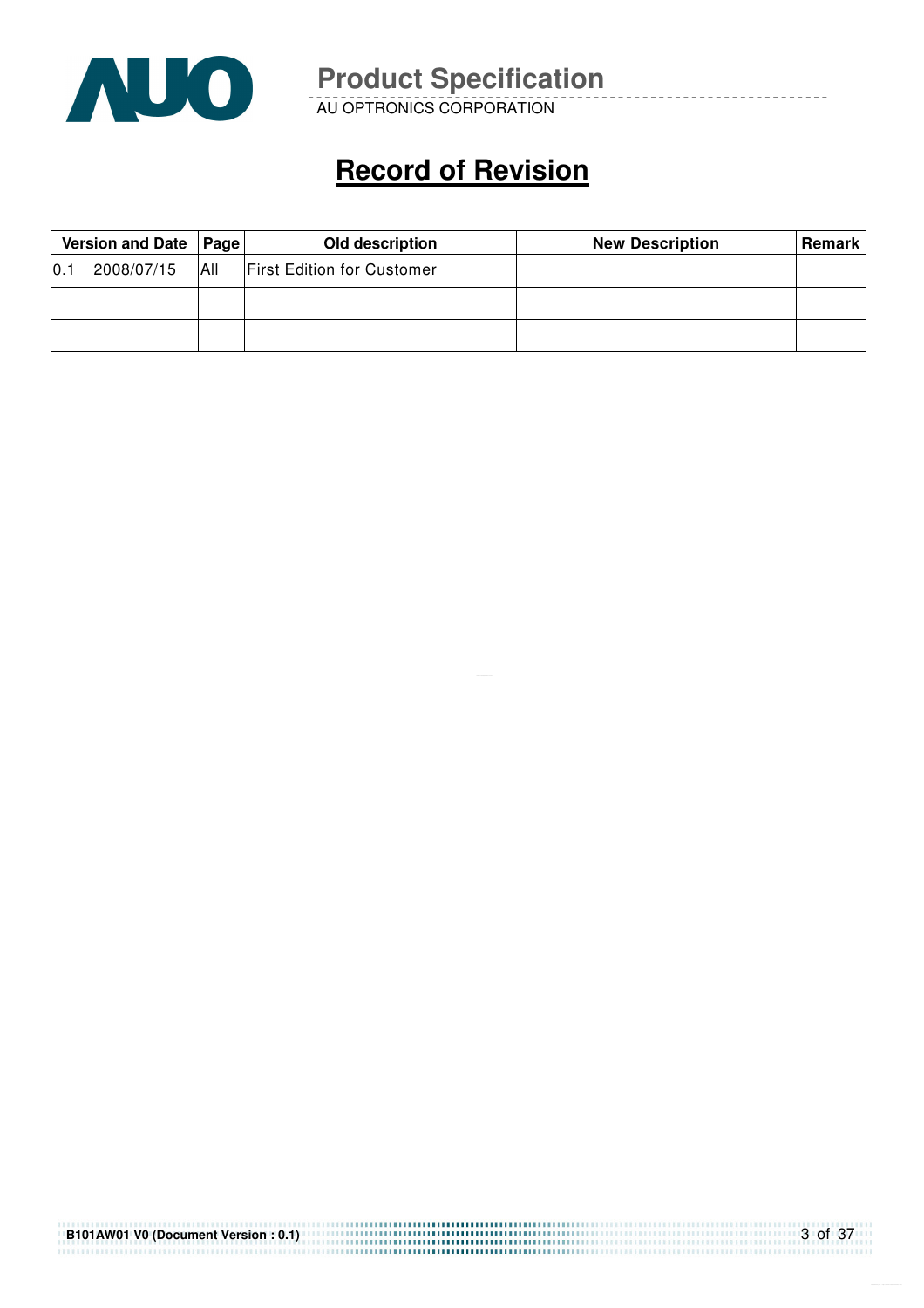

#### AU OPTRONICS CORPORATION

## **1. Handling Precautions**

- 1) Since front polarizer is easily damaged, pay attention not to scratch it.
- 2) Be sure to turn off power supply when inserting or disconnecting from input connector.
- 3) Wipe off water drop immediately. Long contact with water may cause discoloration or spots.
- 4) When the panel surface is soiled, wipe it with absorbent cotton or other soft cloth.
- 5) Since the panel is made of glass, it may break or crack if dropped or bumped on hard surface.
- 6) Since CMOS LSI is used in this module, take care of static electricity and insure human earth when handling.
- 7) Do not open nor modify the Module Assembly.
- 8) Do not press the reflector sheet at the back of the module to any directions.
- 9) At the insertion or removal of the Signal Interface Connector, be sure not to rotate nor tilt the Interface Connector of the TFT Module.
- 10) After installation of the TFT Module into an enclosure (Notebook PC Bezel, for example), do not twist nor bend the TFT Module even momentary. At designing the enclosure, it should be taken into consideration that no bending/twisting forces are applied to the TFT Module from outside. Otherwise the TFT Module may be damaged.
- 11) Small amount of materials having no flammability grade is used in the LCD module. The LCD module should be supplied by power complied with requirements of Limited Power Source (IEC60950 or UL1950), or be applied exemption.
- 12) Disconnecting power supply before handling LCD modules, it can prevent electric shock, DO NOT TOUCH the electrode parts, cables, connectors and LED circuit part of TFT module that a LED light bar build in as a light source of back light unit. It can prevent electrostic breakdown.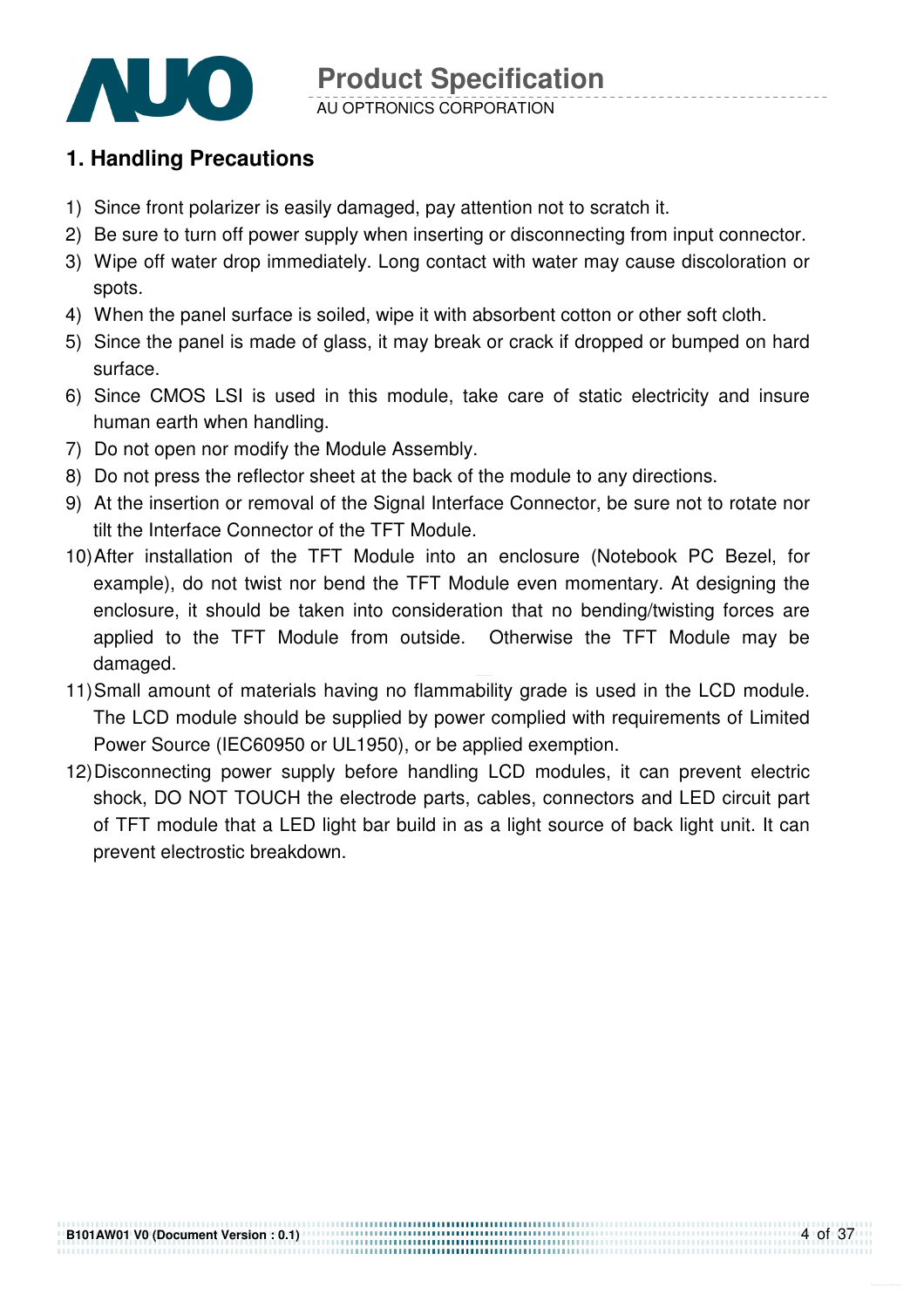

AU OPTRONICS CORPORATION

**2. General Description** 

B101AW01 V0 is a Color Active Matrix Liquid Crystal Display composed of a TFT LCD panel, a driver circuit, and LED backlight system. The screen format is intended to support the WSVGA (1024(H) x 576(V)) screen and 262k colors (RGB 6-bits data driver) with LED backlight driving circuit. All input signals are LVDS interface compatible.

B101AW01 V0 is designed for a display unit of notebook style personal computer and industrial machine.

## **2.1 General Specification**

The following items are characteristics summary on the table at 25  $\degree$ C condition:

| <b>Items</b>                                               | <b>Unit</b>            |                                                            | <b>Specifications</b>                  |       |       |  |  |
|------------------------------------------------------------|------------------------|------------------------------------------------------------|----------------------------------------|-------|-------|--|--|
| Screen Diagonal                                            | [mm]                   | 255.54 (10.1 W")                                           |                                        |       |       |  |  |
| <b>Active Area</b>                                         | [mm]                   | 222.72 x 125.28                                            |                                        |       |       |  |  |
| Pixels H x V                                               |                        | $1024 \times 3(RGB) \times 576$                            |                                        |       |       |  |  |
| <b>Pixel Pitch</b>                                         | [mm]                   | 0.2175 X 0.2175                                            |                                        |       |       |  |  |
| <b>Pixel Format</b>                                        |                        | R.G.B. Vertical Stripe                                     |                                        |       |       |  |  |
| Display Mode                                               |                        | Normally White                                             |                                        |       |       |  |  |
| White Luminance (ILED=20mA)<br>(Note: ILED is LED current) | $\lceil cd/m^2 \rceil$ | 200 typ. (5 points average)<br>170 min. (5 points average) |                                        |       |       |  |  |
| <b>Luminance Uniformity</b>                                |                        | $1.25$ max. (5 points)                                     |                                        |       |       |  |  |
| <b>Contrast Ratio</b>                                      |                        | 500:1 typ                                                  |                                        |       |       |  |  |
| <b>Response Time</b>                                       | [ms]                   | 8 typ / 16 Max                                             |                                        |       |       |  |  |
| Nominal Input Voltage VDD                                  | [Volt]                 | $+3.3$ typ.                                                |                                        |       |       |  |  |
| <b>Power Consumption</b>                                   | [Watt]                 |                                                            | 3.0 max. (Include Logic and Blu power) |       |       |  |  |
| Weight                                                     | [Grams]                | 190 max.                                                   |                                        |       |       |  |  |
| Physical Size without inverter,                            | [mm]                   |                                                            | Min.                                   | Typ.  | Max.  |  |  |
| bracket.                                                   |                        | Length                                                     | 234.5                                  | 235.0 | 235.5 |  |  |
|                                                            |                        | Width                                                      | 142.5                                  | 143.0 | 143.5 |  |  |
|                                                            |                        | <b>Thickness</b>                                           |                                        |       | 5.2   |  |  |
| <b>Electrical Interface</b>                                |                        | 1 channel LVDS                                             |                                        |       |       |  |  |
| <b>Surface Treatment</b>                                   |                        | Glare, Hardness 3H                                         |                                        |       |       |  |  |
| <b>Support Color</b>                                       |                        |                                                            | 262K colors (RGB 6-bit)                |       |       |  |  |

**B101AW01 V0 (Document Version : 0.1)**  ............................... 5 of 37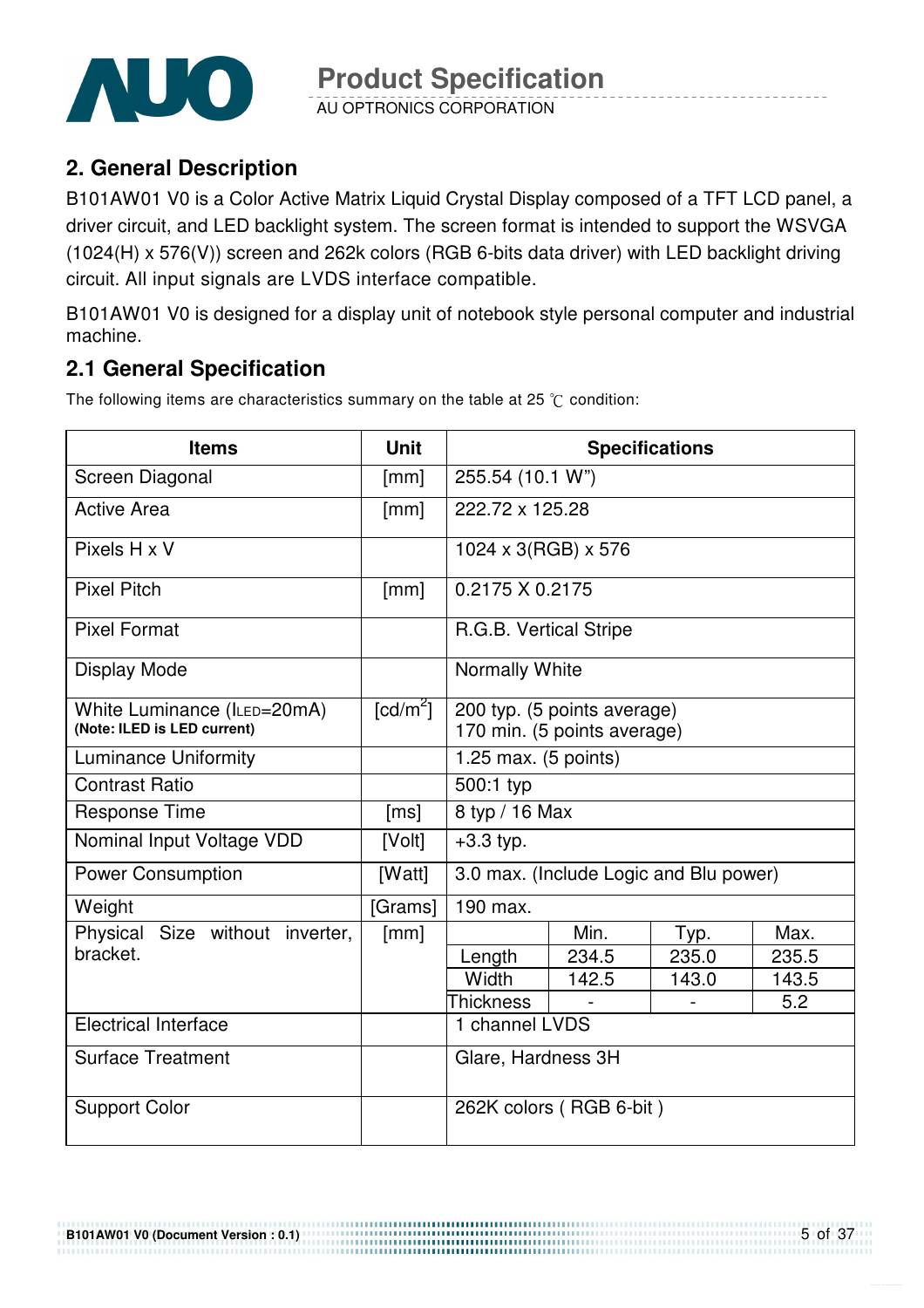

AU OPTRONICS CORPORATION

| Temperature Range<br>Operating<br>Storage (Non-Operating) | $\mathsf{I}^\circ\mathsf{Cl}$<br>$\mathsf{I}^{\circ}$ Cl | 0 to $+50$<br>$-20$ to $+60$ |
|-----------------------------------------------------------|----------------------------------------------------------|------------------------------|
| <b>RoHS Compliance</b>                                    |                                                          | <b>RoHS Compliance</b>       |

## **2.2 Optical Characteristics**

The optical characteristics are measured under stable conditions at 25°C (Room Temperature) :

| Item                                |             | Symbol           | Conditions          |         | Min.                         | Typ.           | Max.  | Unit            | <b>Note</b>    |
|-------------------------------------|-------------|------------------|---------------------|---------|------------------------------|----------------|-------|-----------------|----------------|
| <b>White Luminance</b><br>ILED=20mA |             |                  | 5 points average    |         | 170                          | 200            |       | $\text{cd/m}^2$ | 1, 4, 5.       |
| <b>Viewing Angle</b>                |             | $\theta_{\rm R}$ | Horizontal          | (Right) | 40                           | 45             |       |                 |                |
|                                     |             | $\theta_L$       | $CR = 10$<br>(Left) |         | 40                           | 45             |       | degree          |                |
|                                     |             | ΨH               | Vertical            | (Upper) | 10                           | 15             |       |                 | 4, 9           |
|                                     |             | $\Psi_L$         | $CR = 10$           | (Lower) | 30                           | 35             |       |                 |                |
| <b>Luminance Uniformity</b>         |             | $\delta_{5P}$    | 5 Points            |         |                              |                | 1.25  |                 | 1, 3, 4        |
| <b>Luminance Uniformity</b>         |             | $\delta_{13P}$   | 13 Points           |         |                              |                |       |                 | 2, 3, 4        |
| <b>Contrast Ratio</b>               |             | <b>CR</b>        |                     |         | 400                          | 500            |       |                 | 4, 6           |
| Cross talk                          |             | $\%$             |                     |         |                              |                | 4     |                 | 4, 7           |
|                                     |             | $T_r$            | Rising              |         |                              | $\blacksquare$ |       |                 |                |
| <b>Response Time</b>                |             | $T_{\rm f}$      | Falling             |         | $\blacksquare$               |                |       | msec            | 4, 8           |
|                                     |             | $T_{\rm RT}$     | Rising + Falling    |         | $\blacksquare$               | 8              | 16    |                 |                |
|                                     | Red         | <b>Rx</b>        |                     |         |                              | <b>TBD</b>     |       |                 |                |
|                                     |             | Ry               |                     |         |                              | <b>TBD</b>     |       |                 |                |
|                                     | Green       | Gx               |                     |         | $\qquad \qquad \blacksquare$ | <b>TBD</b>     |       |                 |                |
| Color /<br>Chromaticity             |             | Gy               |                     |         |                              | <b>TBD</b>     |       |                 |                |
| Coordinates                         |             | <b>Bx</b>        | <b>CIE 1931</b>     |         |                              | <b>TBD</b>     |       |                 | $\overline{4}$ |
|                                     | <b>Blue</b> | By               |                     |         |                              | <b>TBD</b>     |       |                 |                |
|                                     |             | Wx               |                     |         | 0.283                        | 0.313          | 0.343 |                 |                |
|                                     | White       | Wy               |                     |         | 0.299                        | 0.329          | 0.359 |                 |                |
| <b>NTSC</b>                         |             | $\%$             |                     |         |                              | 45             |       |                 |                |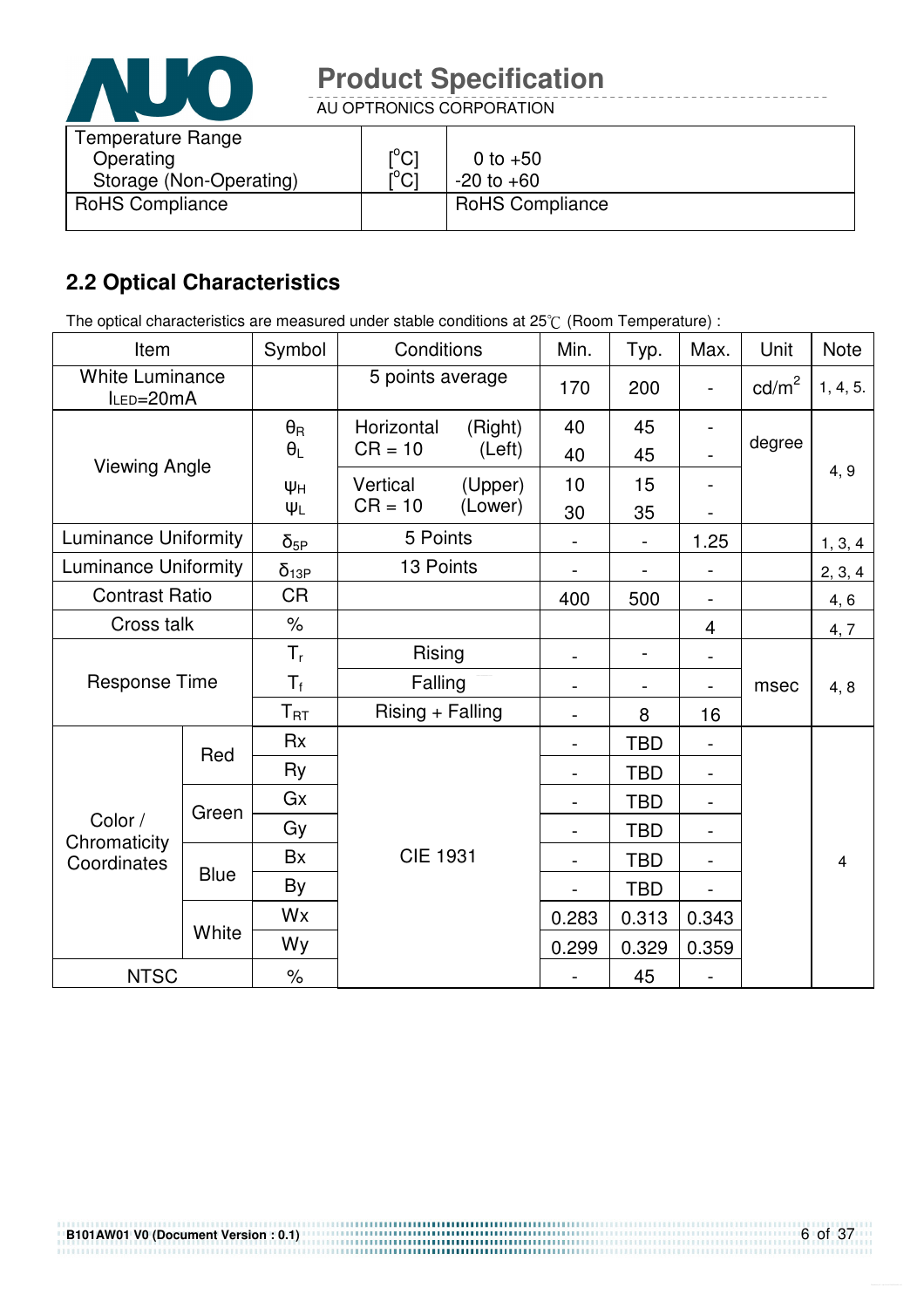

AU OPTRONICS CORPORATION

**Note 1**: 5 points position (Ref: Active area)



**Note 2**: 13 points position (Ref: Active area)



**Note 3**: The luminance uniformity of 5 or13 points is defined by dividing the maximum luminance values by the minimum test point luminance

|                          | Maximum Brightness of five points     |
|--------------------------|---------------------------------------|
| $\delta$ ws              | Minimum Brightness of five points     |
|                          | Maximum Brightness of thirteen points |
| $\delta$ W <sub>13</sub> | Minimum Brightness of thirteen points |
|                          |                                       |

#### **Note 4**: Measurement method

The LCD module should be stabilized at given temperature for 30 minutes to avoid abrupt temperature change during measuring. In order to stabilize the luminance, the measurement should be executed after lighting Backlight

7 of 37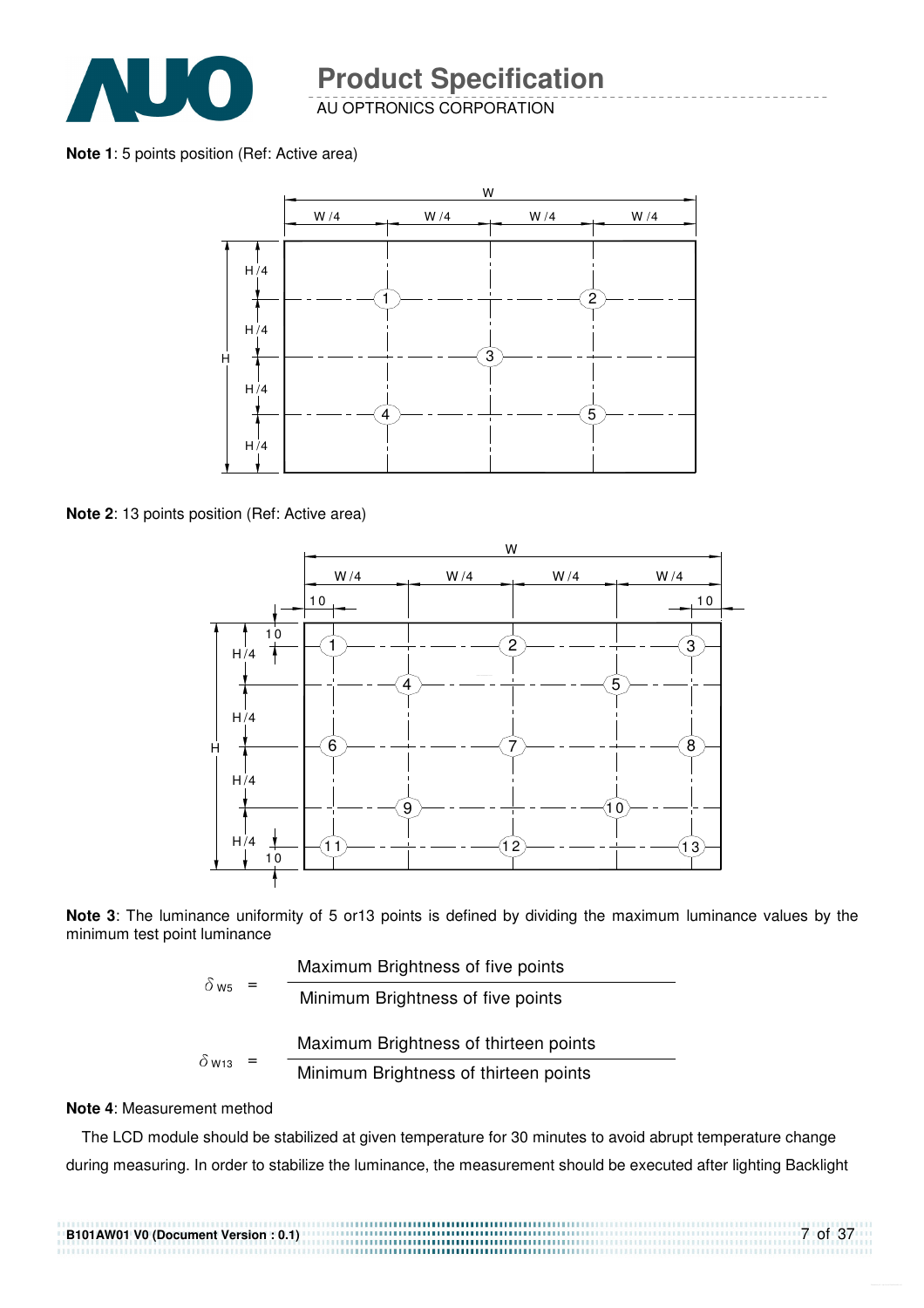

AU OPTRONICS CORPORATION

for 30 minutes in a stable, windless and dark room, and it should be measured in the center of screen.



Center of the screen

..............................

**Note 5** : Definition of Average Luminance of White (Y<sub>L</sub>):

Measure the luminance of gray level 63 at 5 points  $Y_L = [L (1) + L (2) + L (3) + L (4) + L (5)] / 5$ 

L (x) is corresponding to the luminance of the point X at Figure in Note (1).

#### **Note 6** : Definition of contrast ratio:

Contrast ratio is calculated with the following formula.

Contrast ratio  $(CR) = \frac{Briahtness on the "White" state}$ Brightness on the "Black" state

**Note 7** : Definition of Cross Talk (CT)

 $CT = |Y_B - Y_A| / Y_A \times 100$  (%)

Where

YA = Luminance of measured location without gray level 0 pattern (cd/m2)

 $Y_B =$  Luminance of measured location with gray level 0 pattern (cd/m<sub>2</sub>)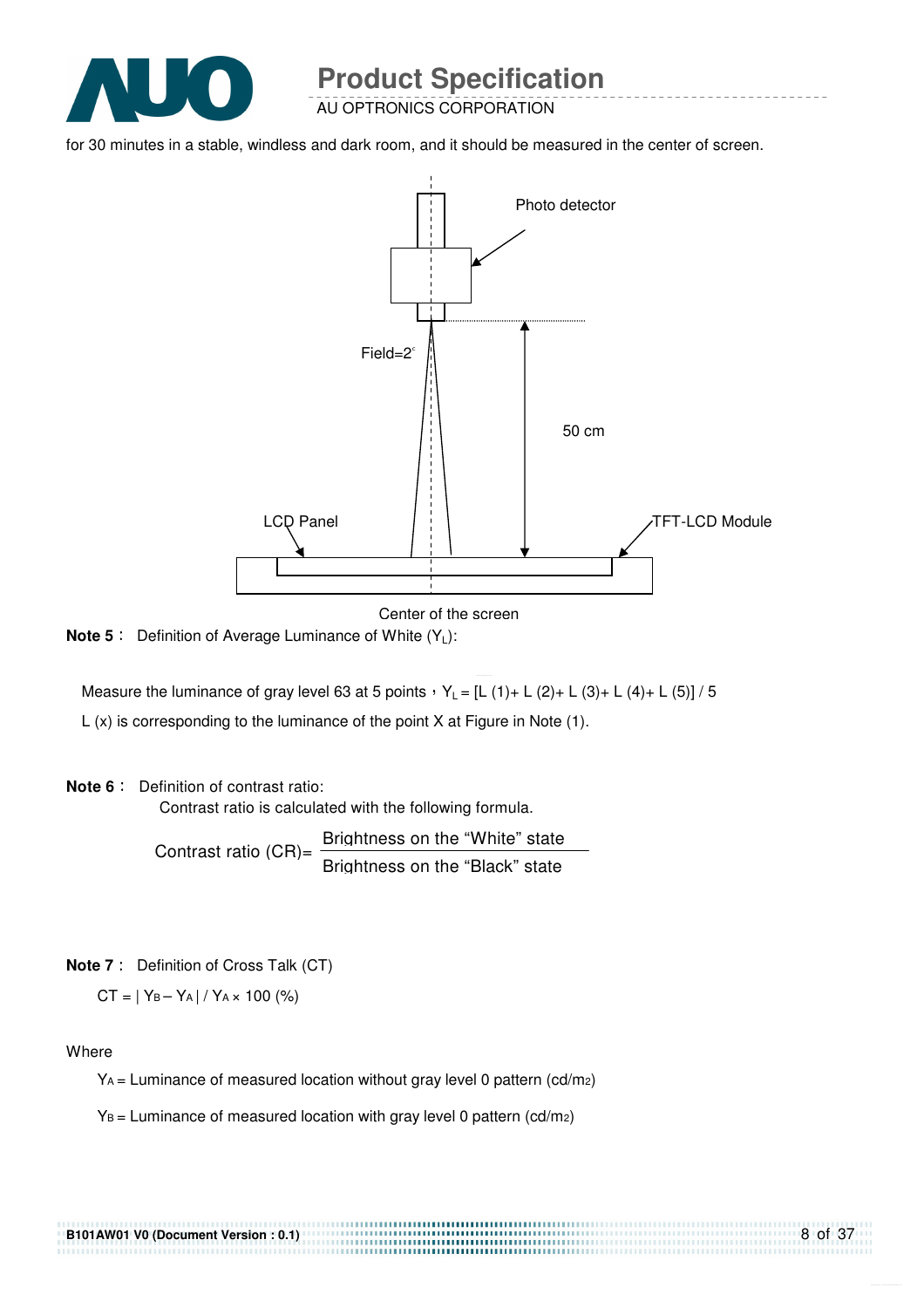

AU OPTRONICS CORPORATION



**Note 8**: Definition of response time:

The output signals of BM-7 or equivalent are measured when the input signals are changed from "Black" to "White" (falling time) and from "White" to "Black" (rising time), respectively. The response time interval between the 10% and 90% of amplitudes. Refer to figure as below.



................................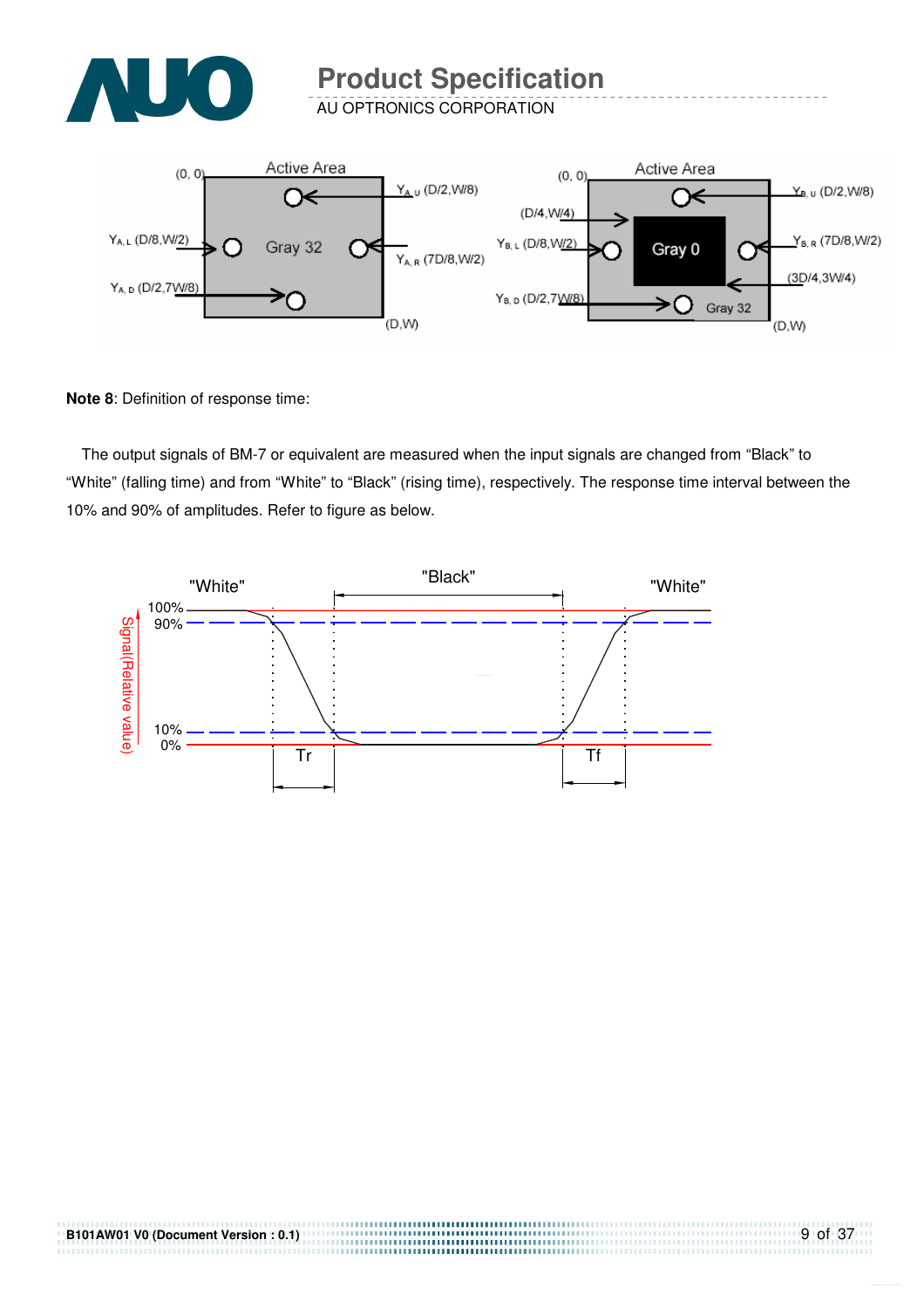

AU OPTRONICS CORPORATION

#### **Note 9**. Definition of viewing angle

Viewing angle is the measurement of contrast ratio  $\geq$  10, at the screen center, over a 180° horizontal and 180° vertical range (off-normal viewing angles). The 180° viewing angle range is broken down as follows; 90° (θ) horizontal left and right and 90° (Φ) vertical, high (up) and low (down). The measurement direction is typically perpendicular to the display surface with the screen rotated about its center to develop the desired measurement viewing angle.



**B101AW01 V0 (Document Version : 0.1)**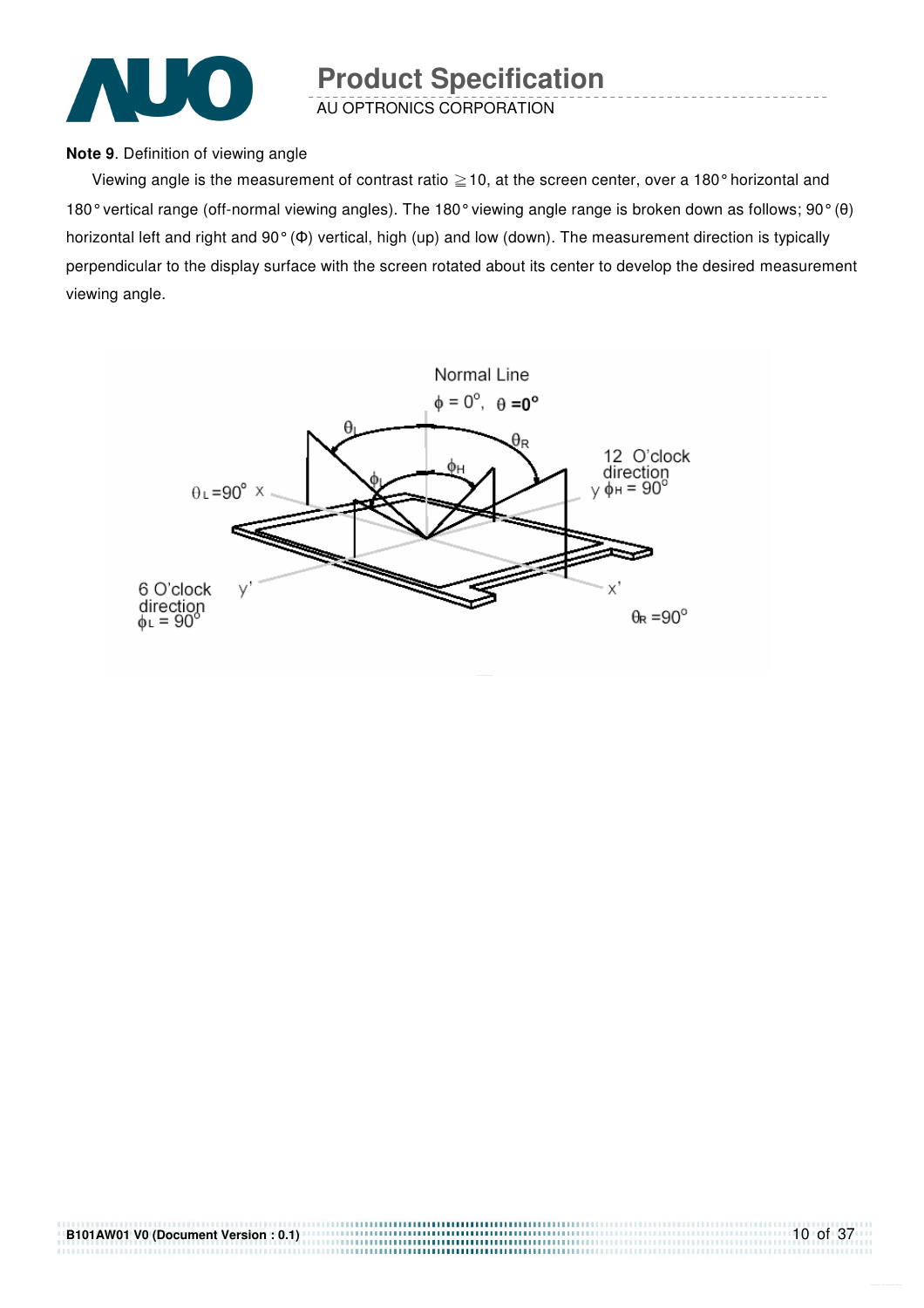

AU OPTRONICS CORPORATION

## **3. Functional Block Diagram**

The following diagram shows the functional block of the 10.1 inches wide Color TFT/LCD 40 Pin (One CH/connector Module)

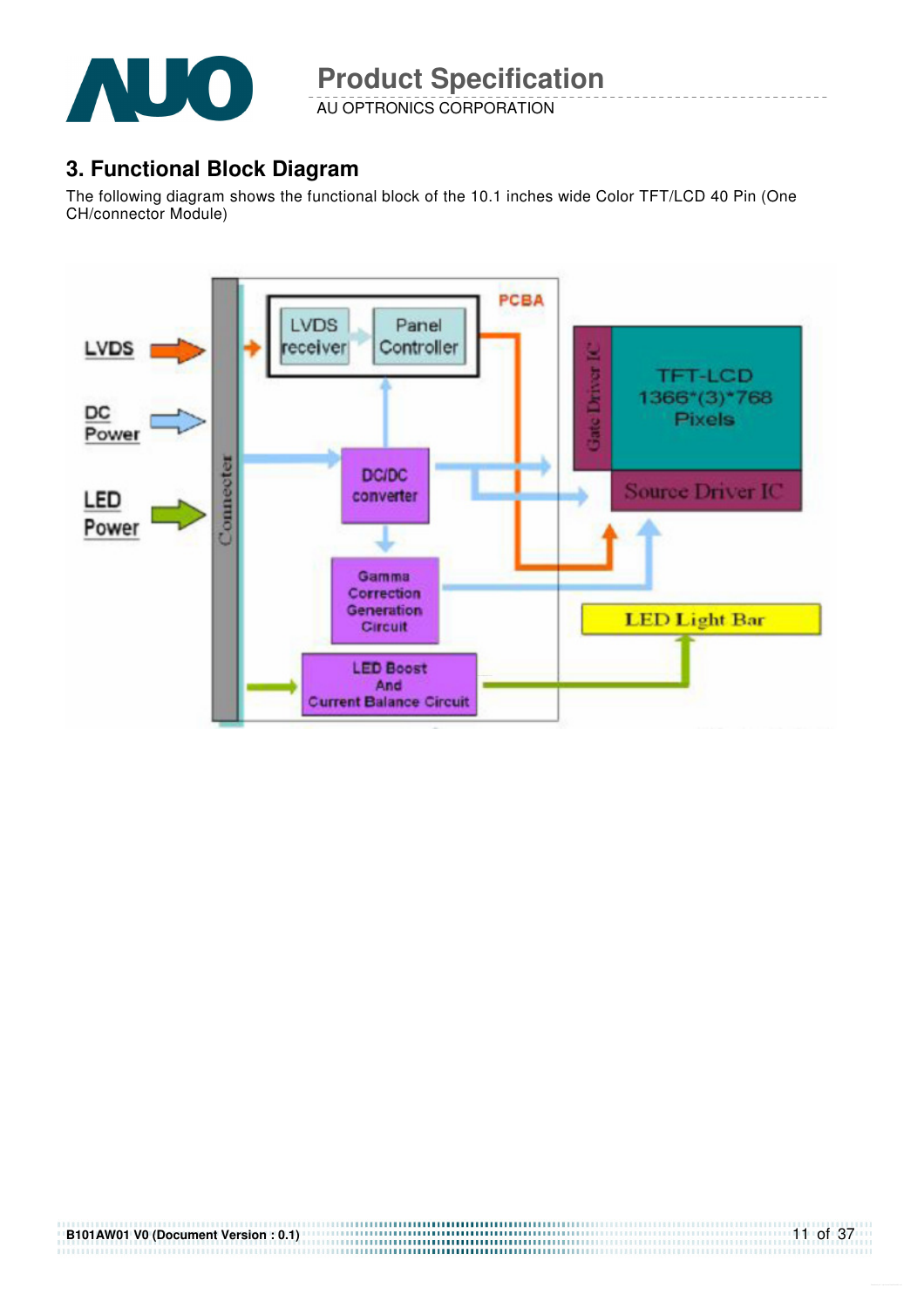

AU OPTRONICS CORPORATION

## **4. Absolute Maximum Ratings**

An absolute maximum rating of the module is as following:

#### **4.1 Absolute Ratings of TFT LCD Module**

| ltem                    | Svmbol | Min  | Max    | Unit   | <b>Conditions</b> |
|-------------------------|--------|------|--------|--------|-------------------|
| Logic/LCD Drive Voltage | Vin    | -0.3 | $+4.0$ | [Volt] | Note 1. $\degree$ |

### **4.2 Absolute Ratings of Environment**

| Item                         | Symbol     | Min   | Max   | Unit                                    | <b>Conditions</b> |
|------------------------------|------------|-------|-------|-----------------------------------------|-------------------|
| <b>Operating Temperature</b> | TOP        |       | $+50$ | $\mathsf{I}^\circ\mathsf{C} \mathsf{I}$ | Note 4            |
| <b>Operation Humidity</b>    | <b>HOP</b> | 10    | 90    | [%RH]                                   | Note 4            |
| Storage Temperature          | TST        | $-20$ | $+60$ | $\mathsf{I}^\circ\mathsf{C} \mathsf{I}$ | Note 4            |
| <b>Storage Humidity</b>      | <b>HST</b> | 10    | 90    | [%RH]                                   | Note 4            |

Note 1: At Ta (25°C)

Note 2: Permanent damage to the device may occur if exceed maximum values

Note 3: LED specification refer to section 5.2

#### **Note 4: For quality performance, please refer to AUO IIS (Incoming Inspection Standard)**.



....................................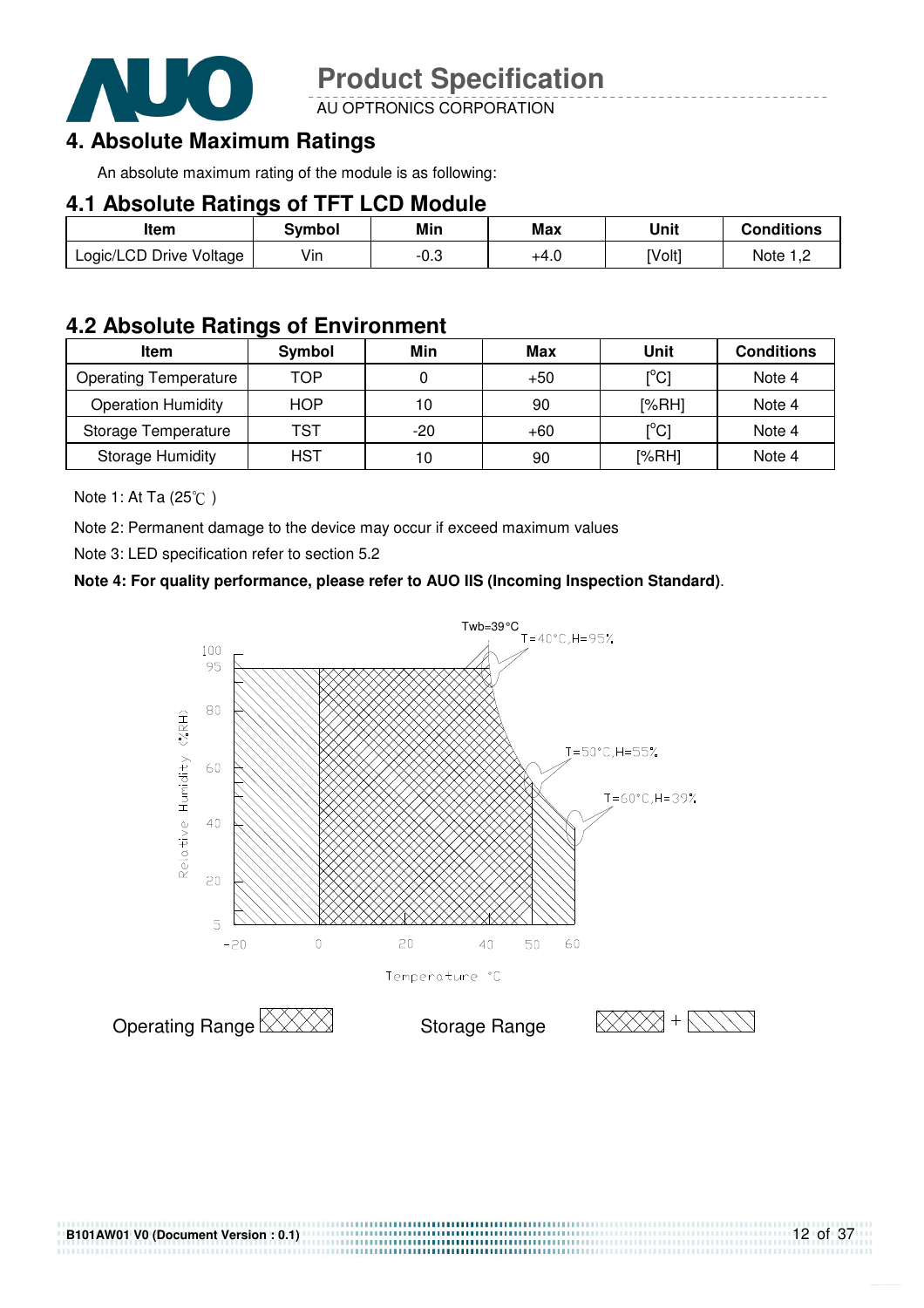AU OPTRONICS CORPORATION

## **5. Electrical characteristics**

## **5.1 TFT LCD Module**

#### **5.1.1 Power Specification**

Input power specifications are as follows;

The power specification are measured under  $25^\circ$ C and frame frenquency under 60Hz

| <b>Symble</b> | <b>Parameter</b>                                      | <b>Min</b>               | Typ | <b>Max</b> | <b>Units</b> | <b>Note</b> |
|---------------|-------------------------------------------------------|--------------------------|-----|------------|--------------|-------------|
| <b>VDD</b>    | Logic/LCD Drive<br>Voltage                            | 3.0                      | 3.3 | 3.6        | [Volt]       |             |
| <b>PDD</b>    | <b>VDD Power</b>                                      | $\overline{\phantom{a}}$ |     | 1.6        | [Watt]       | Note $1/2$  |
| <b>IDD</b>    | <b>IDD Current</b>                                    | $\overline{\phantom{a}}$ | 350 | 450        | [mA]         | Note $1/2$  |
| <b>IRush</b>  | <b>Inrush Current</b>                                 |                          |     | 2000       | [mA]         | Note 3      |
| <b>VDDrp</b>  | Allowable<br>Logic/LCD Drive<br><b>Ripple Voltage</b> |                          |     | 100        | [mV]<br>p-p  |             |

Note 1 : Maximum Measurement Condition : Black Pattern

- Note 2: Typical Measurement Condition: Mosaic Pattern
- Note 3: Measure Condition

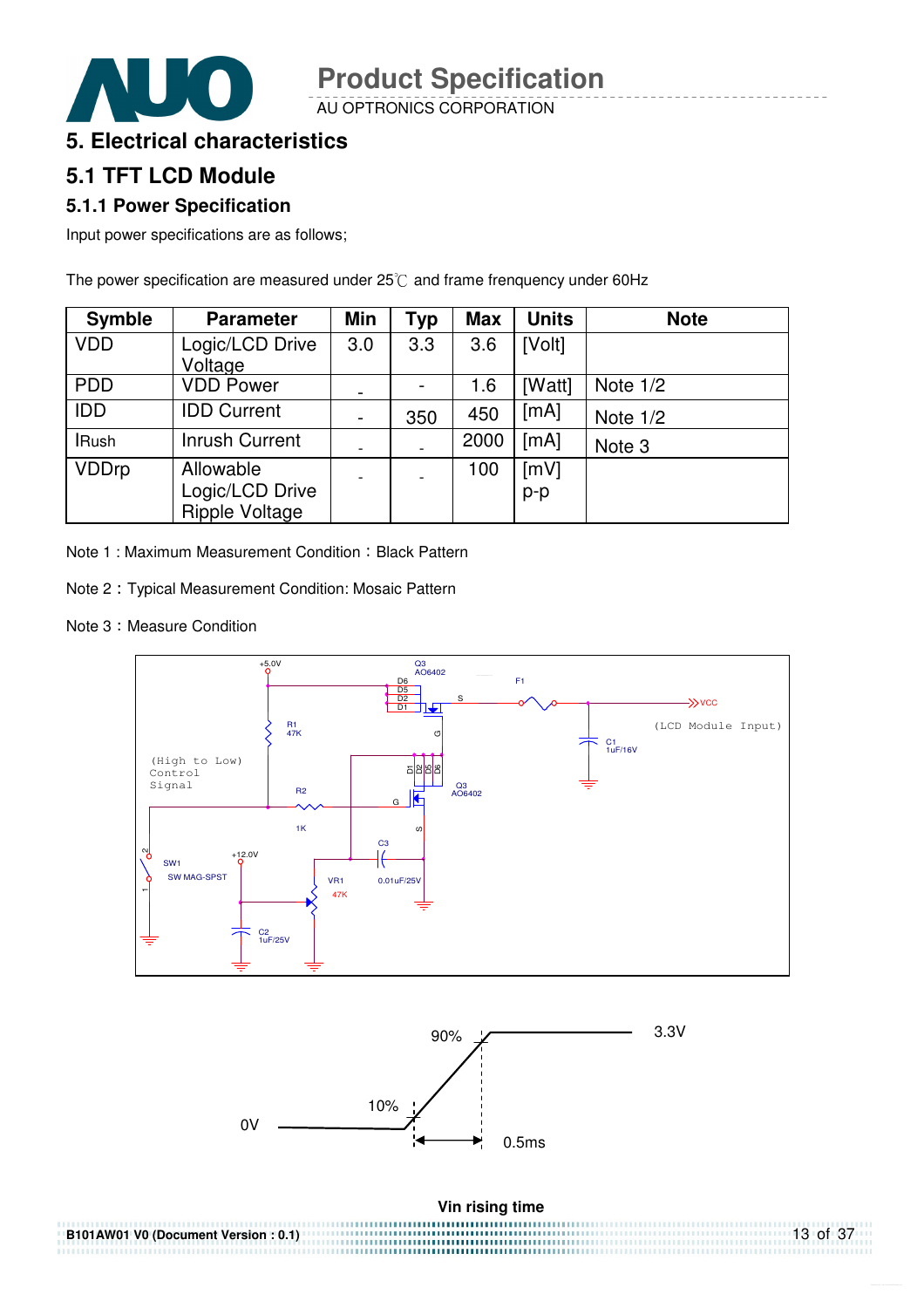

AU OPTRONICS CORPORATION

5.1.2 Signal Electrical Characteristics

Input signals shall be low or High-impedance state when VDD is off.

It is recommended to refer the specifications of THC63LVDF84A (Thine Electronics Inc.) in detail.

Signal electrical characteristics are as follows;

| <b>Parameter</b> | <b>Condition</b>                                 | Min    | <b>Max</b> | Unit               |
|------------------|--------------------------------------------------|--------|------------|--------------------|
| Vth              | Differential Input High<br>Threshold (Vcm=+1.2V) |        | 100        | [mV]               |
| Vtl              | Differential Input Low<br>Threshold (Vcm=+1.2V)  | $-100$ |            | $\lceil mV \rceil$ |
| Vcm              | Differential Input<br>Common Mode Voltage        | 0.6    | 1.4        | [V]                |

Note: LVDS Signal Waveform



......................................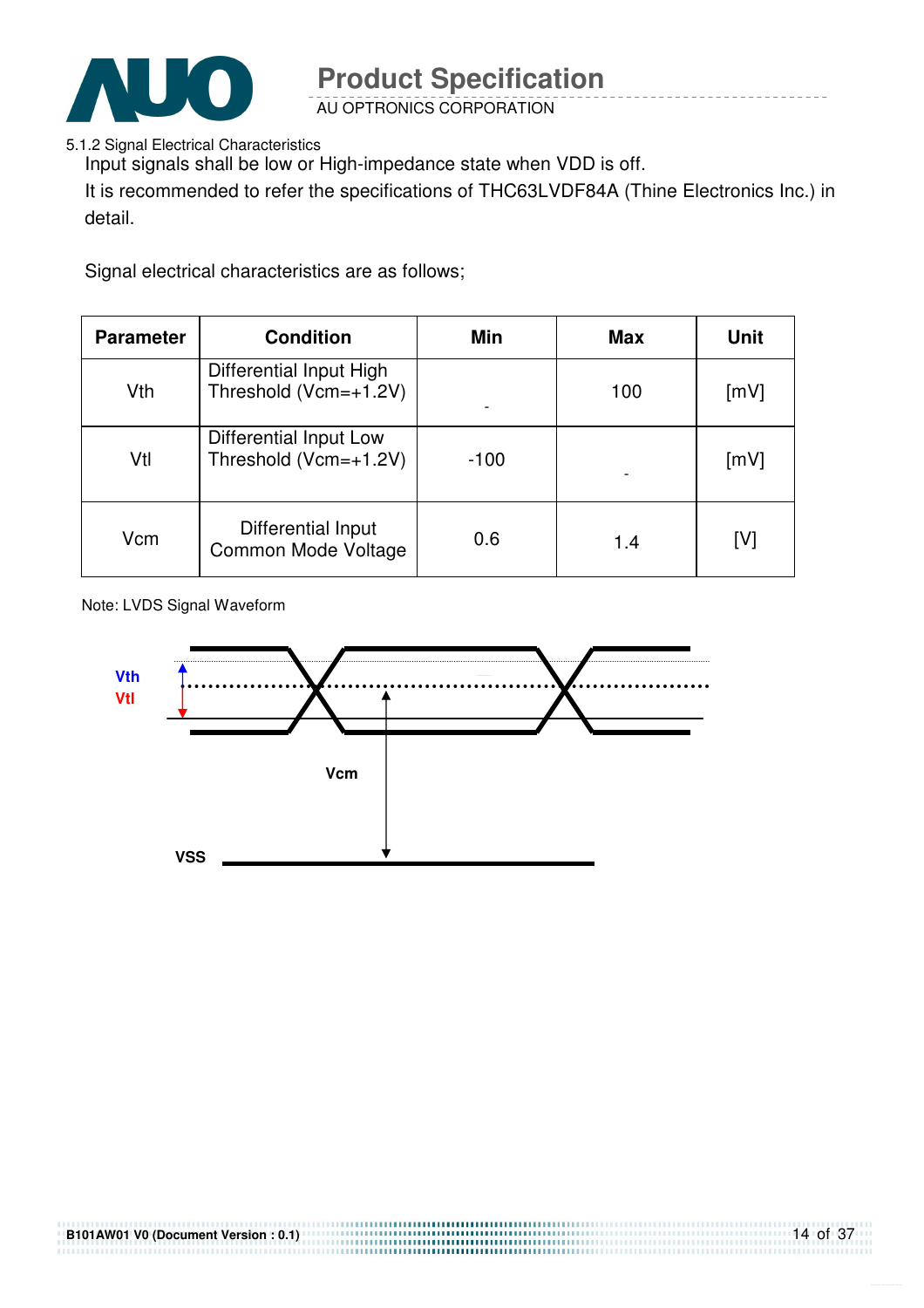

AU OPTRONICS CORPORATION

LED Parameter guideline for LED driving selection (Ref. Remark 1)

| <b>Parameter</b>                | <b>Symbol</b>    | Min    | <b>Typ</b> | <b>Max</b>     | <b>Units</b> | <b>Condition</b>                            |
|---------------------------------|------------------|--------|------------|----------------|--------------|---------------------------------------------|
| <b>LED Forward Voltage</b>      | $V_F$            | 2.95   | 3.15       | 3.4            | [Volt]       | $(Ta=25^{\circ}C)$                          |
| <b>LED Forward Current</b>      | I⊧               |        | 20         |                | [mA]         | $(Ta=25^{\circ}C)$                          |
| <b>LED Power</b><br>consumption | $P_{LED}$        |        | 2.16       |                | [Watt]       | $(Ta=25^{\circ}C)$<br>Note 1                |
| <b>LED Life-Time</b>            | N/A              | 10,000 |            |                | Hour         | $(Ta=25^{\circ}C)$<br>$I_F=20$ mA<br>Note 2 |
| <b>Output PWM frequency</b>     | F <sub>PWM</sub> |        | 200        | 1 <sup>K</sup> | Hz           |                                             |
| Duty ratio                      |                  | 20     |            | 100            | $\%$         |                                             |

**Note 1:** Calculator value for reference IF×VF =P

**Note 2:** The LED life-time define as the estimated time to 50% degradation of initial luminous.

| B101AW01 V0 (Document Version: 0.1) | $15$ of 37 |
|-------------------------------------|------------|
|                                     |            |
|                                     |            |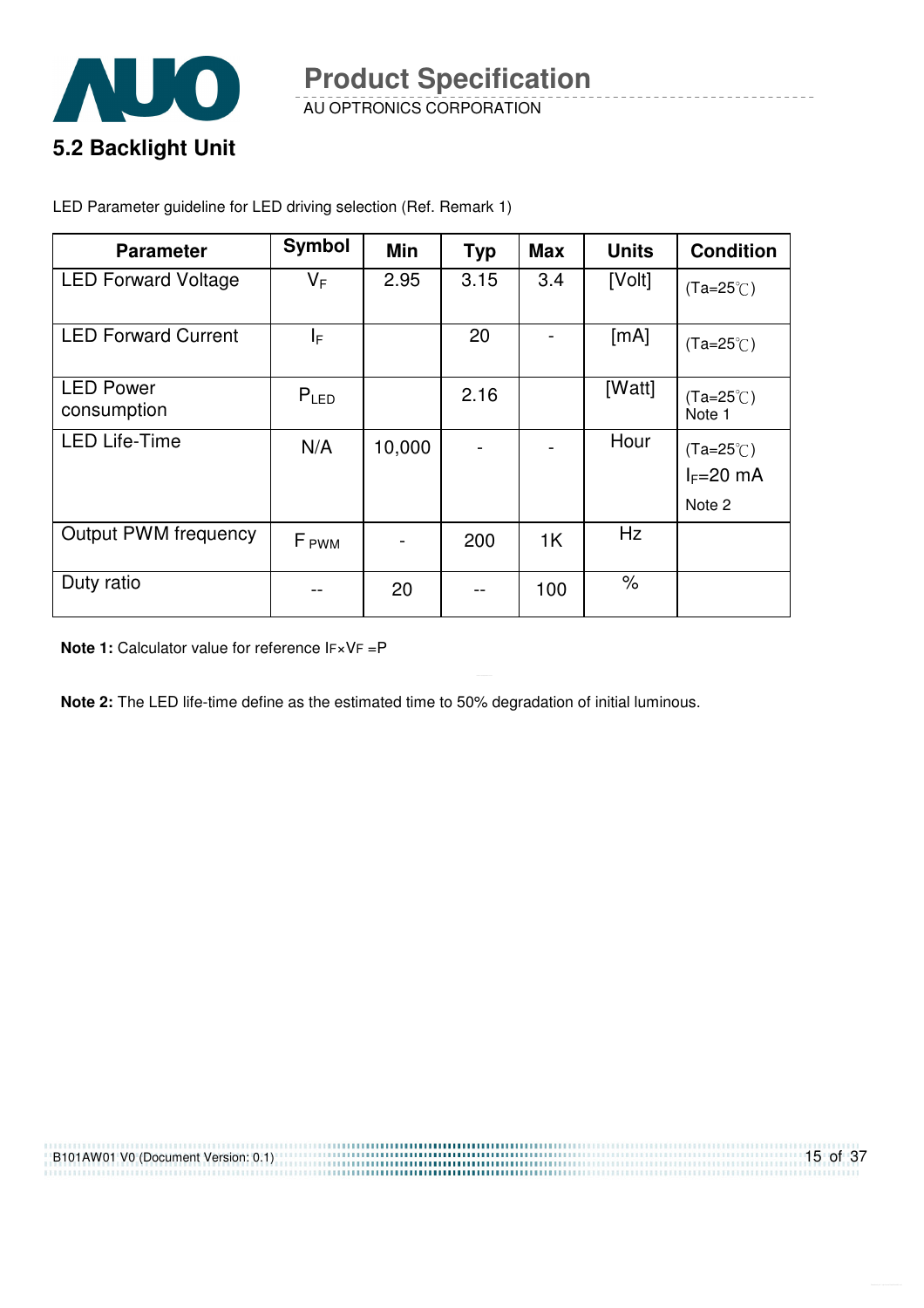

AU OPTRONICS CORPORATION **Product Specification** 

## **6. Signal Characteristic**

### **6.1 Pixel Format Image**

Following figure shows the relationship of the input signals and LCD pixel format.

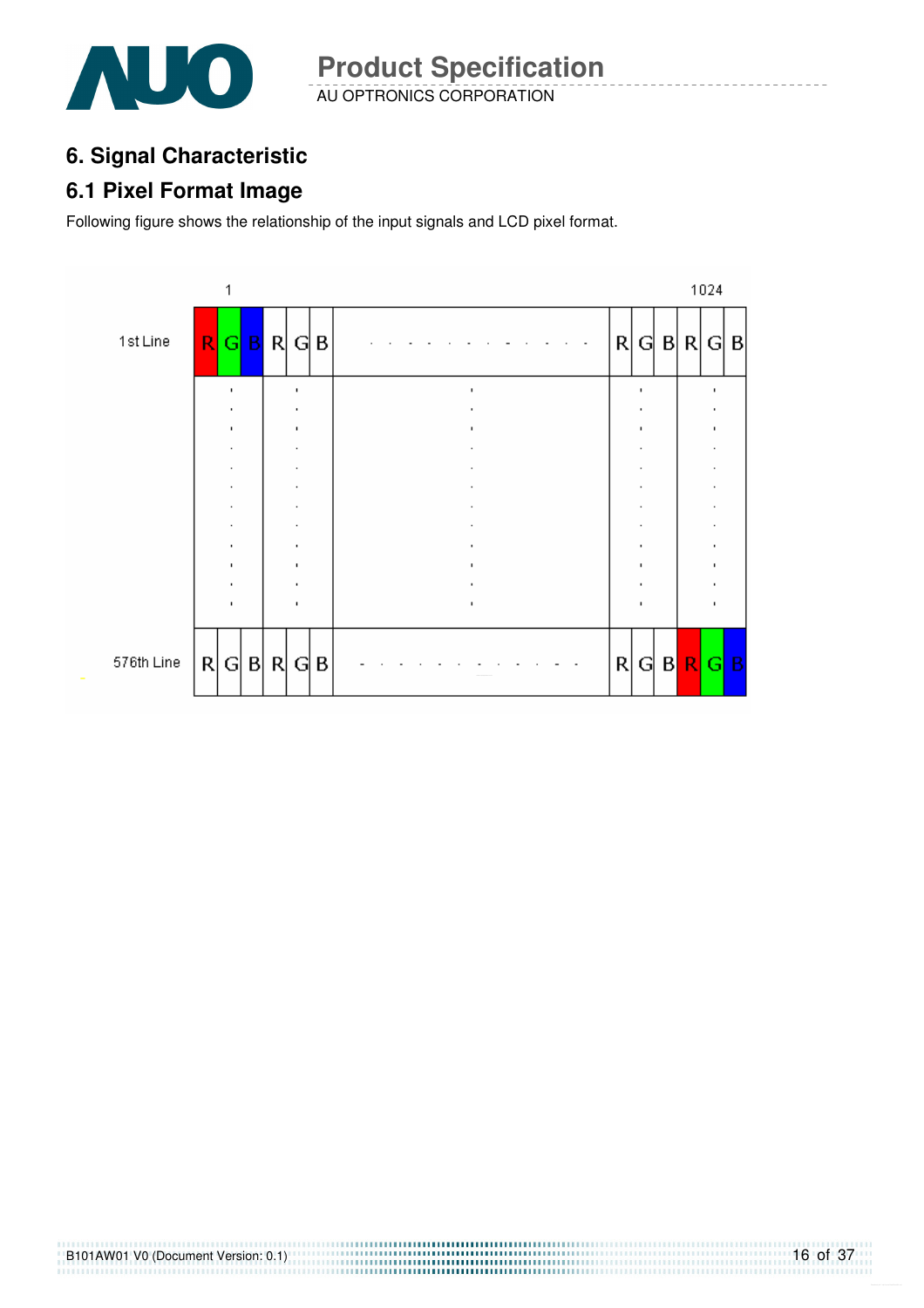

AU OPTRONICS CORPORATION

## **6.2 The input data format**



| <b>Signal Name</b>                                                                           | <b>Description</b>                                                                                                                                       |                                                                                                                                                 |
|----------------------------------------------------------------------------------------------|----------------------------------------------------------------------------------------------------------------------------------------------------------|-------------------------------------------------------------------------------------------------------------------------------------------------|
| R <sub>5</sub><br>R <sub>4</sub><br>R <sub>3</sub><br>R <sub>2</sub><br>R1<br>R <sub>0</sub> | Red Data 5 (MSB)<br>Red Data 4<br>Red Data 3<br>Red Data 2<br>Red Data 1<br>Red Data 0 (LSB)                                                             | Red-pixel Data<br>Each red pixel's brightness data consists of<br>these 6 bits pixel data.                                                      |
| G <sub>5</sub>                                                                               | Red-pixel Data<br>Green Data 5 (MSB)                                                                                                                     | Green-pixel Data                                                                                                                                |
| G <sub>4</sub><br>G <sub>3</sub><br>G <sub>2</sub><br>G1<br>G <sub>0</sub>                   | Green Data 4<br>Green Data 3<br>Green Data 2<br>Green Data 1<br>Green Data 0 (LSB)                                                                       | Each green pixel's brightness data consists of<br>these 6 bits pixel data.                                                                      |
|                                                                                              | Green-pixel Data                                                                                                                                         |                                                                                                                                                 |
| <b>B5</b><br><b>B4</b><br>B <sub>3</sub><br><b>B2</b><br><b>B1</b><br>B <sub>0</sub>         | Blue Data 5 (MSB)<br><b>Blue Data 4</b><br><b>Blue Data 3</b><br><b>Blue Data 2</b><br><b>Blue Data 1</b><br>Blue Data 0 (LSB)<br><b>Blue-pixel Data</b> | <b>Blue-pixel Data</b><br>Each blue pixel's brightness data consists of<br>these 6 bits pixel data.                                             |
| <b>RxCLKIN</b>                                                                               | Data Clock                                                                                                                                               | The signal is used to strobe the pixel data and<br>DE signals. All pixel data shall be valid at the<br>falling edge when the DE signal is high. |
| <b>DE</b>                                                                                    | <b>Display Timing</b>                                                                                                                                    | This signal is strobed at the falling edge of<br>RxCLKIN. When the signal is high, the pixel<br>data shall be valid to be displayed.            |
| VS                                                                                           | <b>Vertical Sync</b>                                                                                                                                     | The signal is synchronized to RxCLKIN.                                                                                                          |
| <b>HS</b>                                                                                    | <b>Horizontal Sync</b>                                                                                                                                   | The signal is synchronized to RxCLKIN.                                                                                                          |

Note: Output signals from any system shall be low or High-impedance state when VDD is off.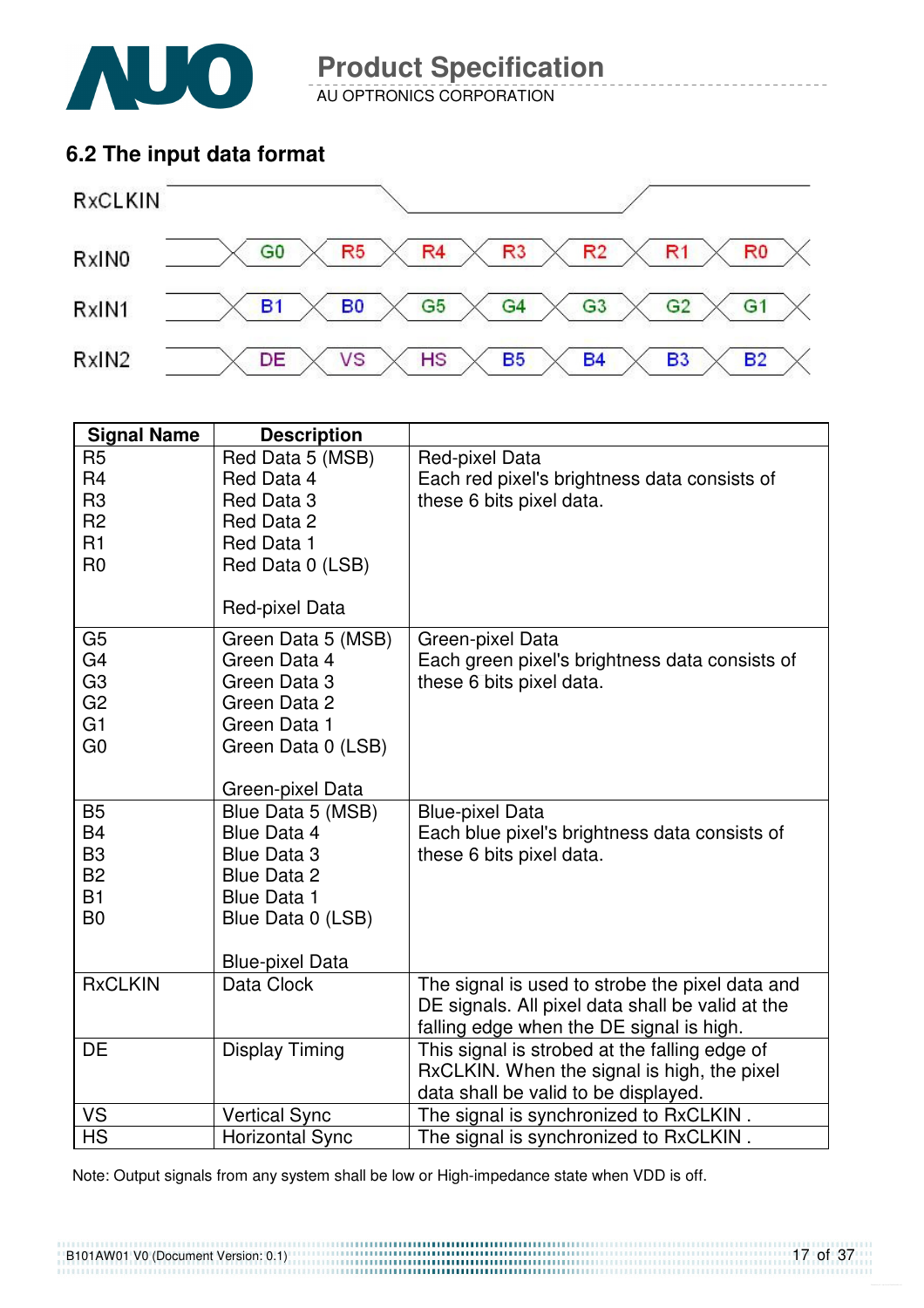

AU OPTRONICS CORPORATION

## **6.3 Integration Interface and Pin Assignment**

LVDS is a differential signal technology for LCD interface and high speed data transfer device.

| PIN#           | <b>Signal Name</b> | <b>Description</b>                           |
|----------------|--------------------|----------------------------------------------|
| 1              | <b>NC</b>          | No Connection (Reserve)                      |
| $\overline{c}$ | <b>AVDD</b>        | PowerSupply, 3.3V(typical)                   |
| 3              | <b>AVDD</b>        | PowerSupply, 3.3V(typical)                   |
| 4              | <b>DVDD</b>        | DDC 3.3Vpower                                |
| 5              | <b>NC</b>          | No Connection (Reserve)                      |
| 6              | <b>SCL</b>         | <b>DDCClock</b>                              |
| $\overline{7}$ | <b>SDA</b>         | <b>DDCData</b>                               |
| 8              | Rin0-              | -LVDSdifferential data input(R0-R5,G0)       |
| 9              | $Rin0+$            | +LVDSdifferential data input(R0-R5,G0)       |
| 10             | <b>GND</b>         | Ground                                       |
| 11             | Rin1-              | -LVDSdifferential data input(G1-G5,B0-B1)    |
| 12             | $Rin1+$            | +LVDSdifferential data input(G1-G5,B0-B1)    |
| 13             | <b>GND</b>         | Ground                                       |
| 14             | Rin2-              | -LVDSdifferential data input(B2-B5,HS,VS,DE) |
| 15             | $Rin2+$            | +LVDSdifferential data input(B2-B5,HS,VS,DE) |
| 16             | <b>GND</b>         | Ground                                       |
| 17             | CIkIN-             | -LVDSdifferential clock input                |
| 18             | CIkIN+             | +LVDSdifferential clock input                |
| 19             | <b>GND</b>         | Ground-Shield                                |
| 20             | <b>NC</b>          | No Connection (Reserve)                      |
| 21             | <b>NC</b>          | No Connection (Reserve)                      |
| 22             | <b>GND</b>         | Ground-Shield                                |
| 23             | <b>NC</b>          | No Connection (Reserve)                      |
| 24             | <b>NC</b>          | No Connection (Reserve)                      |
| 25             | <b>GND</b>         | Ground-Shield                                |
| 26             | NC                 | No Connection (Reserve)                      |
| 27             | NC                 | No Connection (Reserve)                      |
| 28             | <b>GND</b>         | Ground-Shield                                |
| 29             | <b>NC</b>          | No Connection (Reserve)                      |
| 30             | <b>NC</b>          | No Connection (Reserve)                      |
| 31             | <b>VLED GND</b>    | <b>LED Ground</b>                            |
| 32             | <b>VLED GND</b>    | <b>LED Ground</b>                            |
| 33             | <b>VLED GND</b>    | <b>LED Ground</b>                            |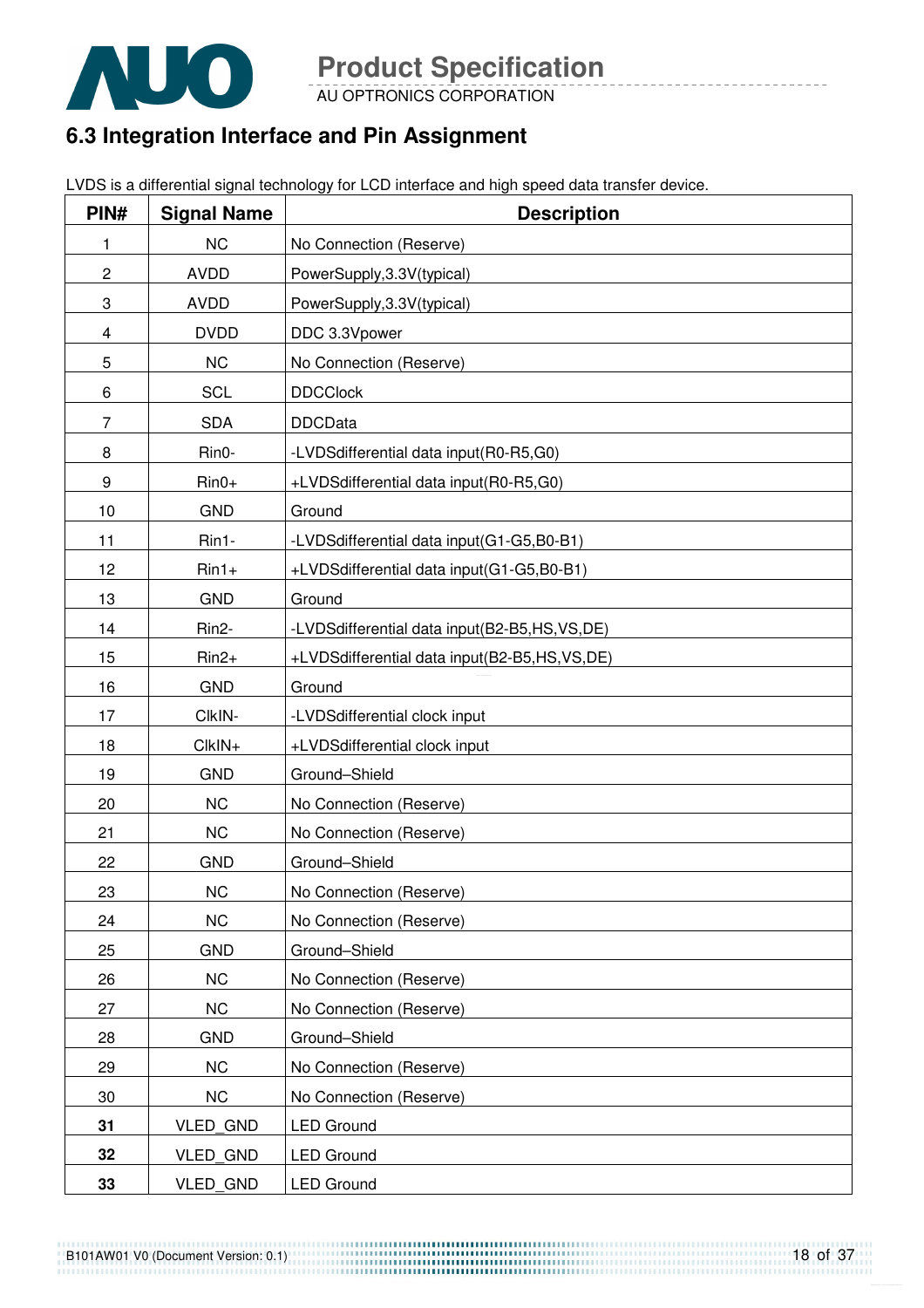

| 34 | <b>NC</b>   | No Connection (Reserve)    |
|----|-------------|----------------------------|
| 35 | <b>PWM</b>  | System PWM Signal Input    |
| 36 | LED EN      | LED enable pin(+3V Input)  |
| 37 | <b>NC</b>   | No Connection (Reserve)    |
| 38 | <b>VLED</b> | <b>LED Power Supply 5V</b> |
| 39 | <b>VLED</b> | <b>LED Power Supply 5V</b> |
| 40 | VLED        | <b>LED Power Supply 5V</b> |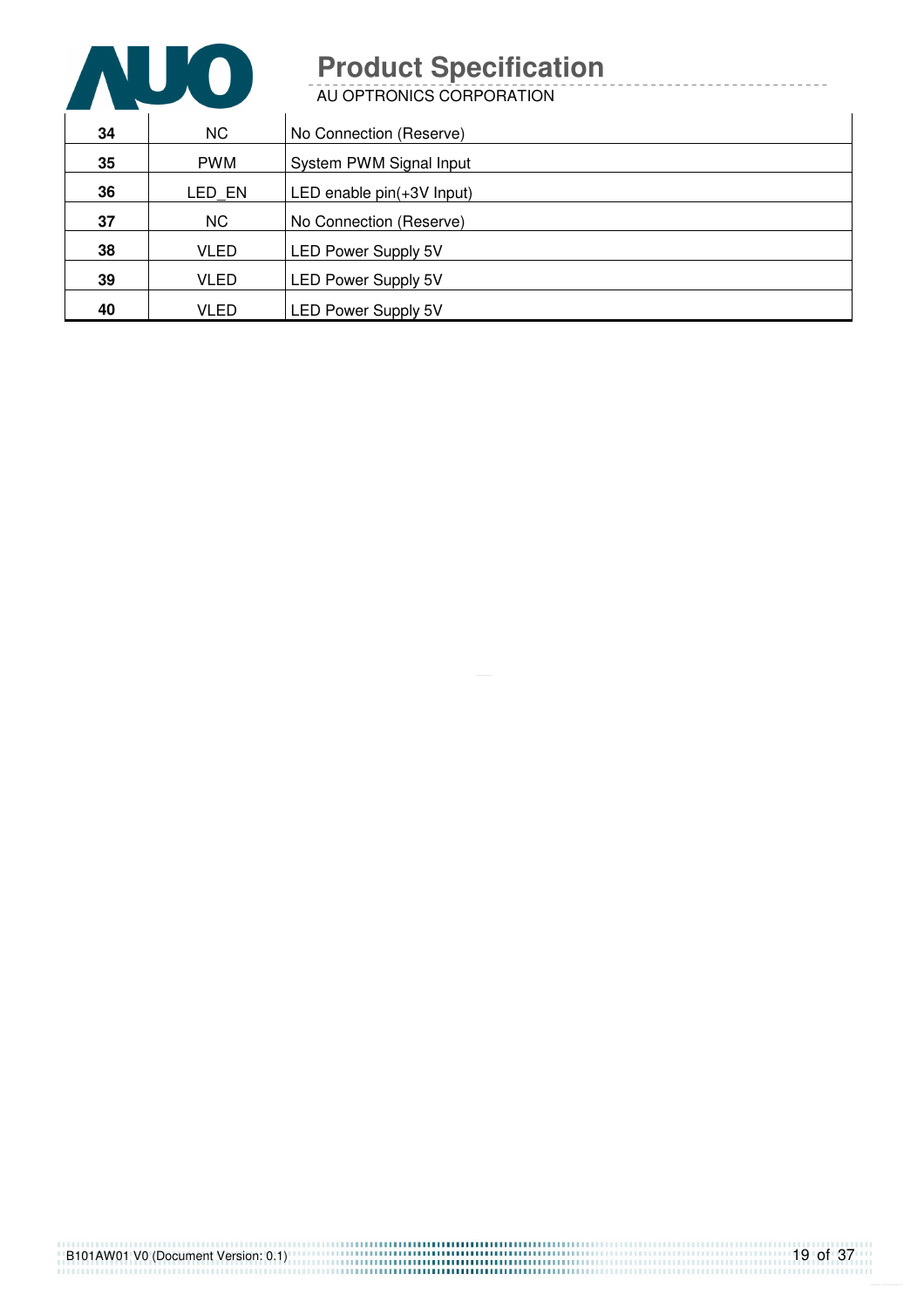

AU OPTRONICS CORPORATION

Note1: Start from right side



Note2 : Input signals shall be low or High-impedance state when VDD is off.

Internal circuit of LVDS inputs are as following.

The module uses a 100ohm resistor between positive and negative data lines of each receiver input.

20 of 37



B101AW01 V0 (Document Version: 0.1)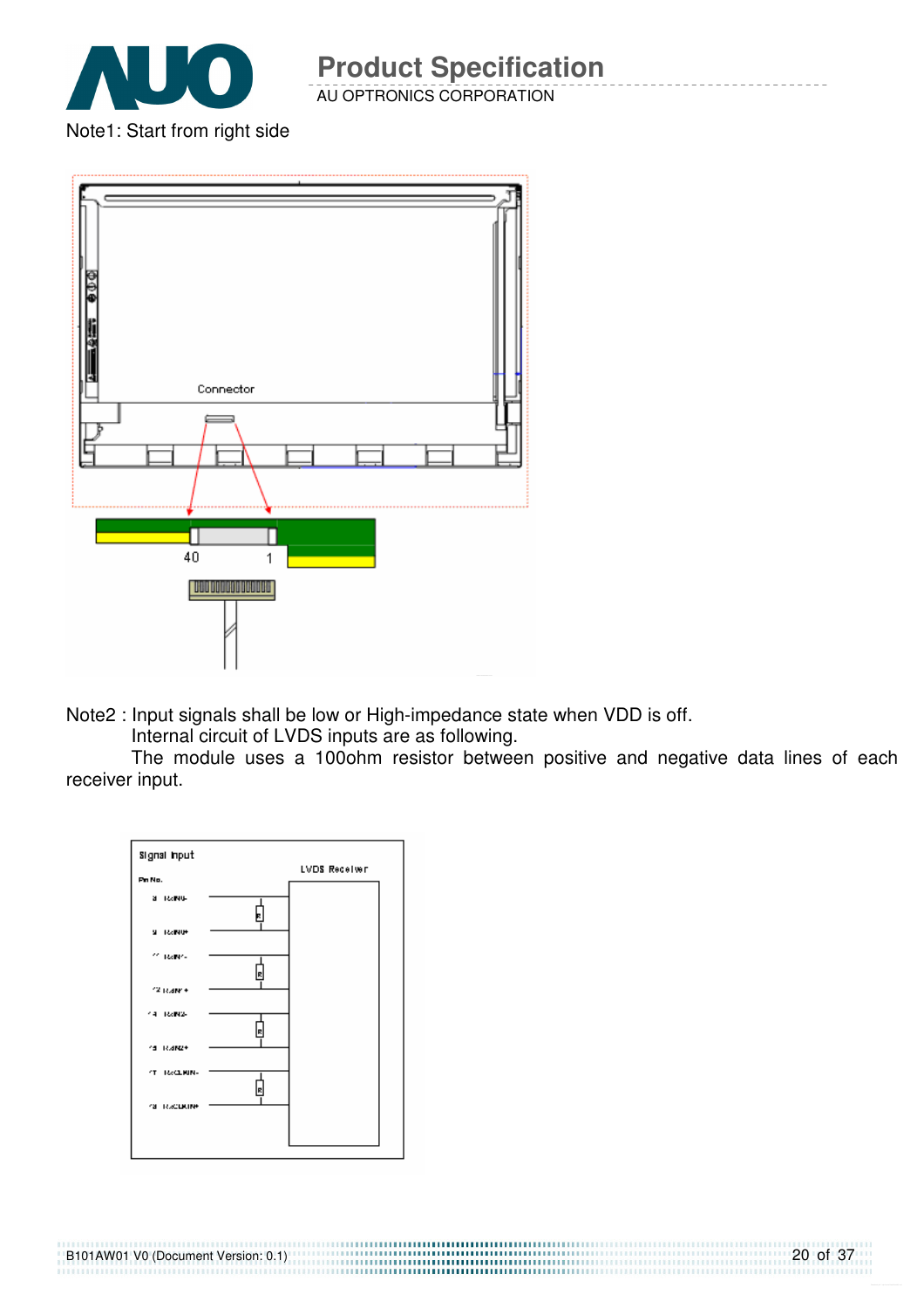

AU OPTRONICS CORPORATION **Product Specification** 

## **6.4 Interface Timing**

#### **6.4.1 Timing Characteristics**

Basically, interface timings should match the 1024 x 576 /60Hz manufacturing guide line timing.

|                                     | <b>Parameter</b> | Symbol                     | Min. | Typ. | Max. | Unit                          |
|-------------------------------------|------------------|----------------------------|------|------|------|-------------------------------|
| <b>Frame Rate</b>                   |                  |                            | 50   | 60   |      | Hz                            |
| <b>Clock frequency</b>              |                  | $1/T_{\text{Clock}}$       | 20   | 49.5 | 72   | <b>MHz</b>                    |
|                                     | <b>Period</b>    | $\mathsf{T}_{\mathsf{V}}$  | 584  | 614  | 1023 |                               |
| <b>Vertical</b><br><b>Section</b>   | <b>Active</b>    | $T_{VD}$                   | ۰    | 576  | ۰    | $T_{Line}$                    |
|                                     | <b>Blanking</b>  | $T_{VB}$                   | 8    | 38   | 447  |                               |
|                                     | <b>Period</b>    | $\mathbf{T}_{\mathsf{H}}$  | 1054 | 1344 | 1424 |                               |
| <b>Horizontal</b><br><b>Section</b> | <b>Active</b>    | $T_{HD}$                   | ۰    | 1024 | ۰    | $\mathsf{T}_{\mathsf{Clock}}$ |
|                                     | <b>Blanking</b>  | $\mathsf{T}_{\mathsf{HB}}$ | 30   | 320  | 400  |                               |

Note : DE mode only

#### **6.4.2 Timing diagram**

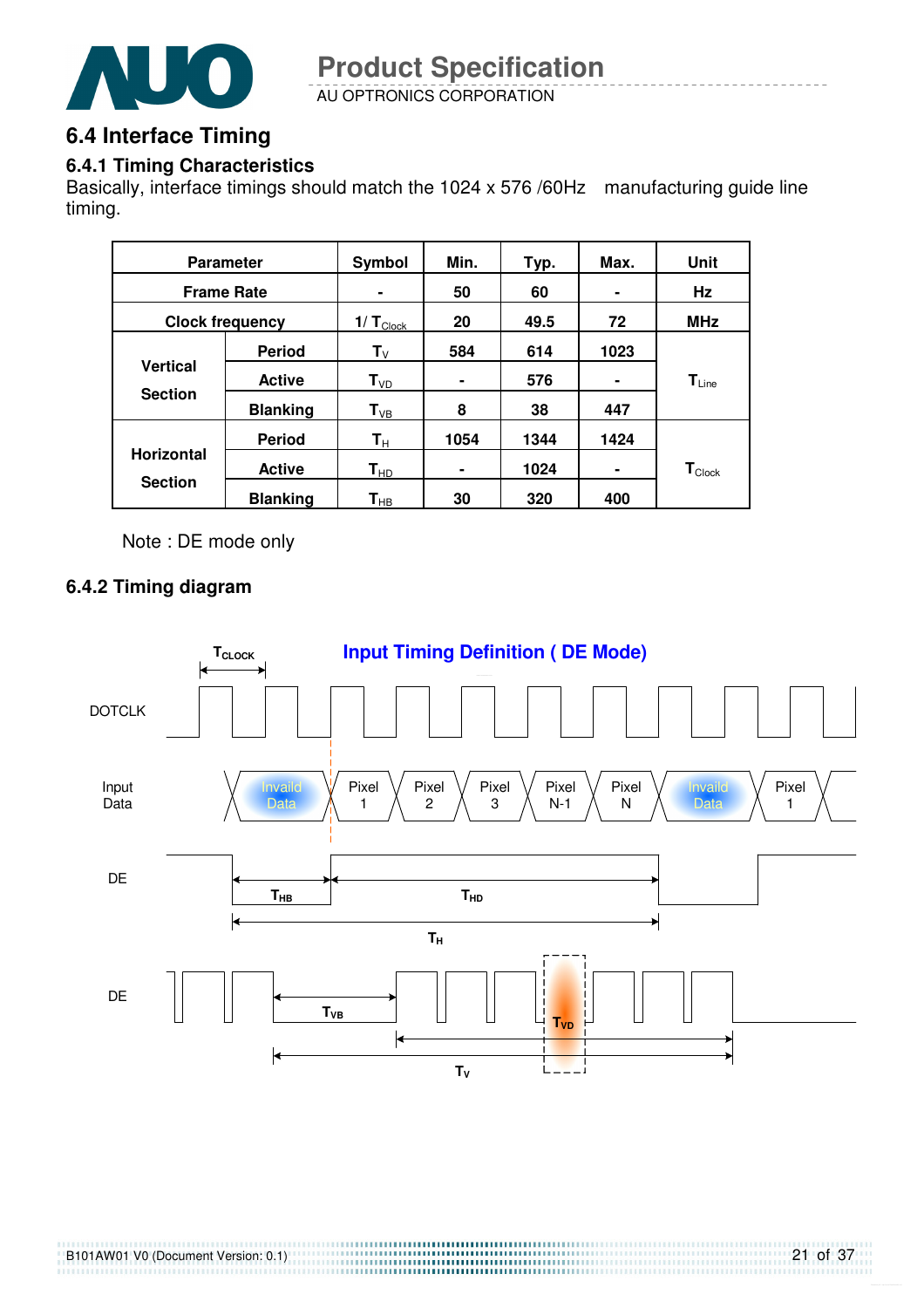

#### **6.5 Power ON/OFF Sequence**

VDD power on/off sequence is as follows. Interface signals are also shown in the chart. Signals from any system shall be Hi-Z state or low level when VDD is off



#### **Power Sequence Timing**

| <b>Parameter</b> | Min.     | Typ. | Max. | <b>Units</b> |
|------------------|----------|------|------|--------------|
| <b>T1</b>        | 0.5      | ۰    | 10   |              |
| T <sub>2</sub>   | $\bf{0}$ | ۰    | 50   |              |
| T <sub>3</sub>   | $\bf{0}$ | ۰    | 50   |              |
| <b>T4</b>        | 400      | ۰    | ٠    | ms           |
| T <sub>5</sub>   | 200      | ۰    | ۰    |              |
| T <sub>6</sub>   | 200      | ۰    | ٠    |              |
| T7               | $\bf{0}$ | ۰    | 10   |              |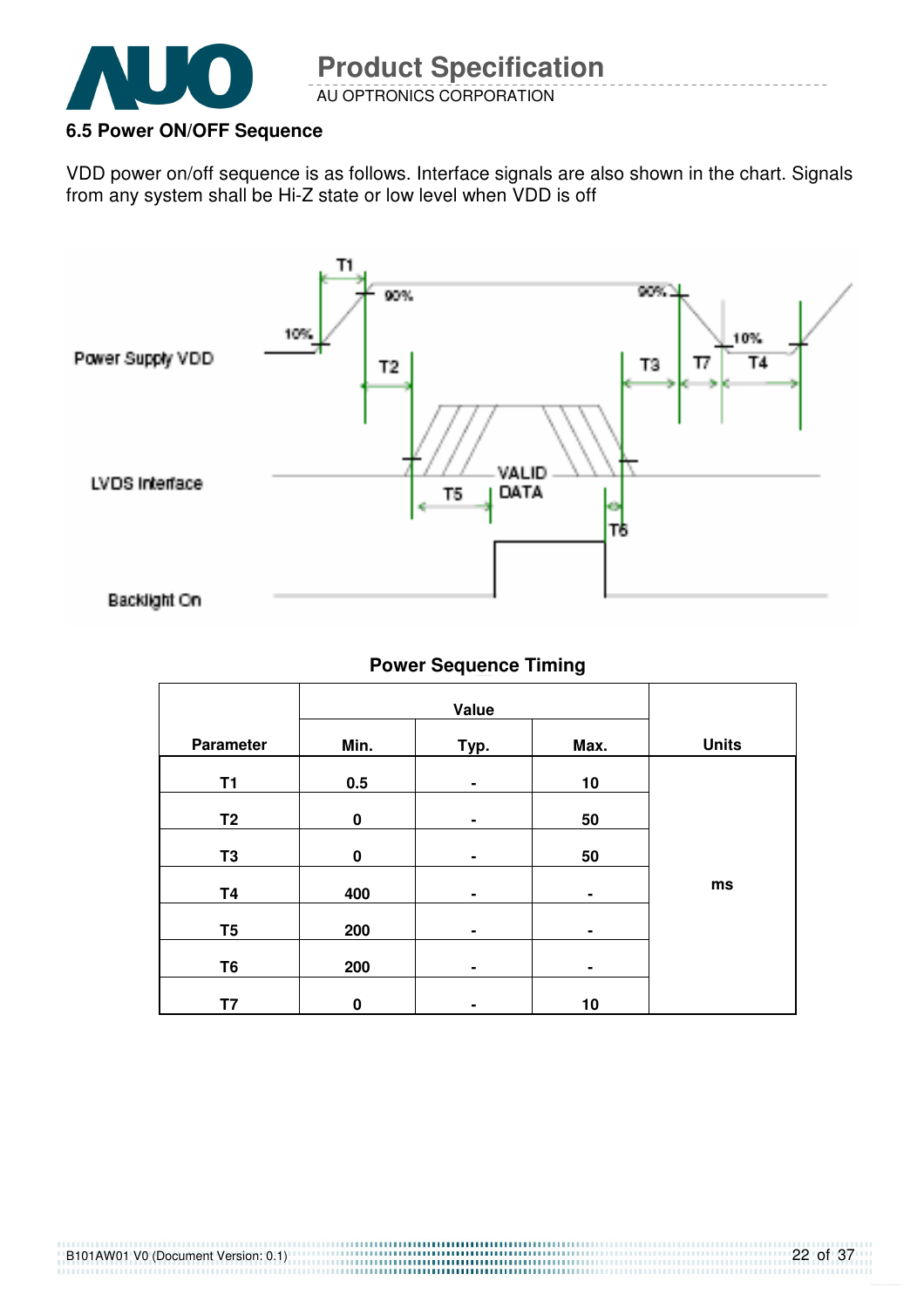

AU OPTRONICS CORPORATION

#### LED on/off sequence is as follows. Interface signals are also shown in the chart.



| Symbol         | Min | Typ | Max | Unit |
|----------------|-----|-----|-----|------|
| <b>T1</b>      | 10  |     |     |      |
| T <sub>2</sub> | 10  |     |     |      |
| T <sub>3</sub> | 50  |     |     | ms   |
| <b>T4</b>      |     |     |     |      |
| T <sub>5</sub> | 10  |     |     |      |

Note: The duty of LED dimming signal should be more than 20% in T2 and T3.

23 of 37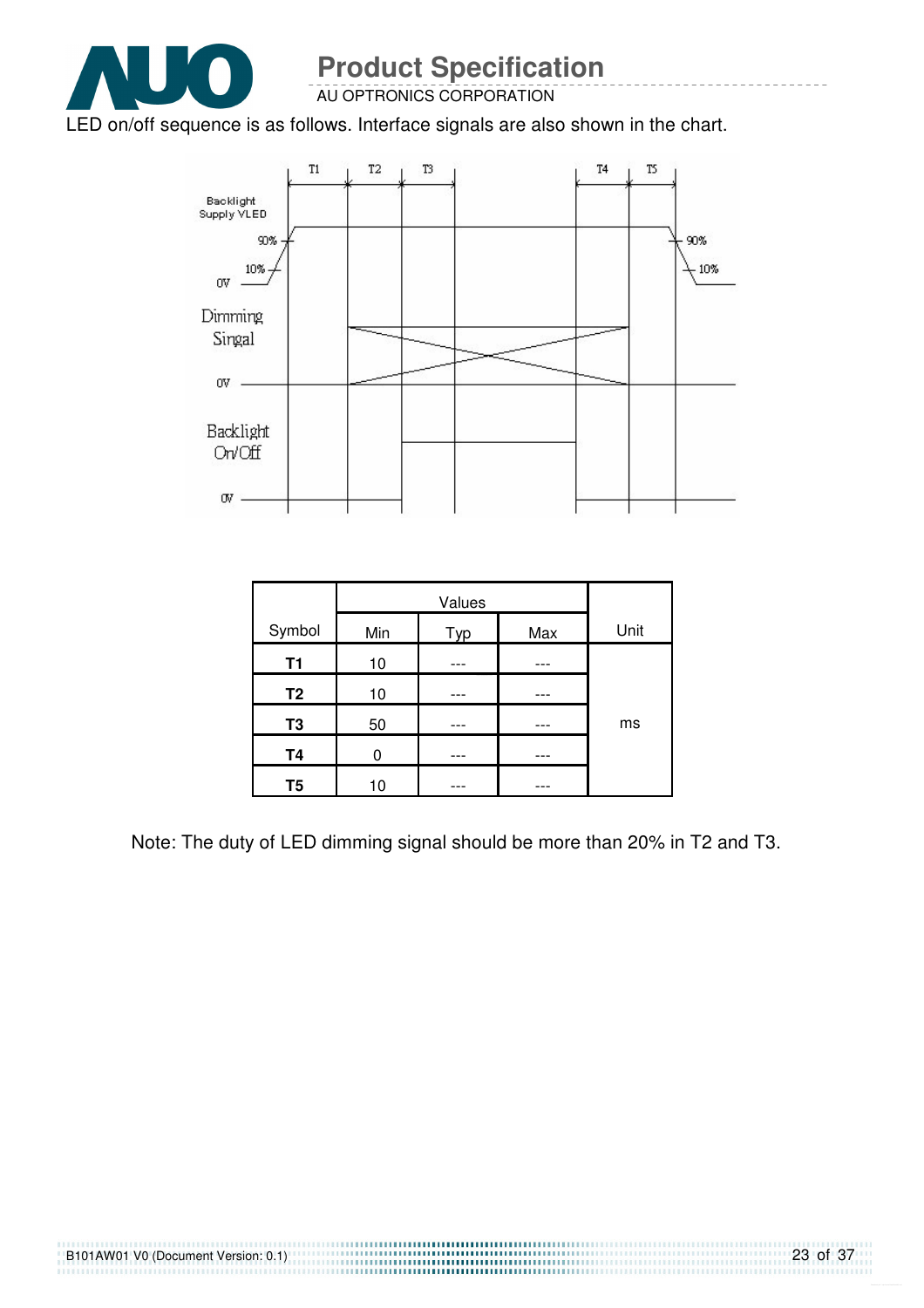

# **7. Connector Description**

Physical interface is described as for the connector on module.

These connectors are capable of accommodating the following signals and will be following components.

## **7.1 TFT LCD Module**

| <b>Connector Name / Designation</b> | <b>For Signal Connector</b> |
|-------------------------------------|-----------------------------|
| Manufacturer                        | <b>IPEX</b>                 |
| Type / Part Number                  | IPEX 20455-040E-12          |
| <b>Mating Housing/Part Number</b>   | IPEX 20453-040T-11          |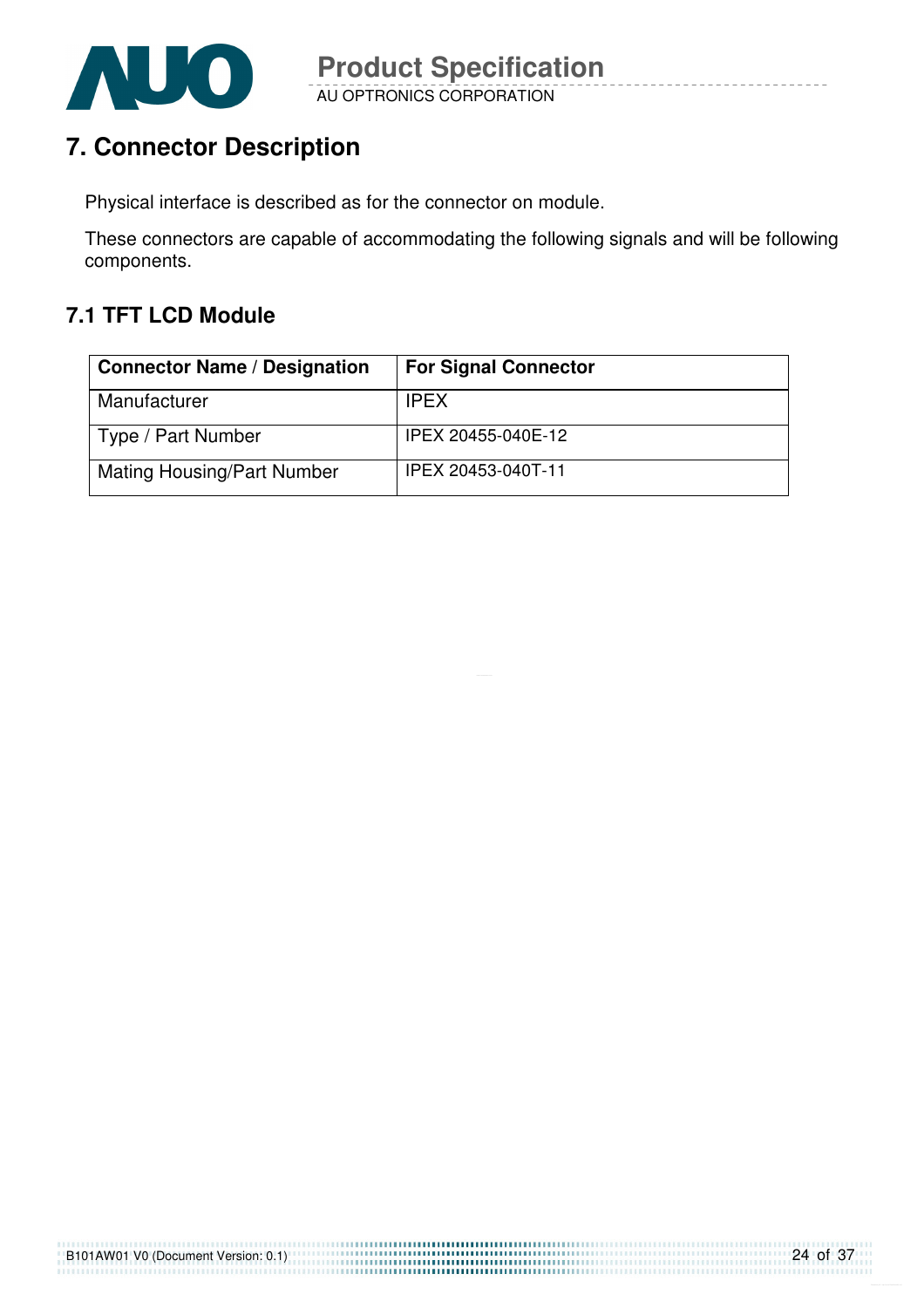

## **8. LED Driving Specification**

### **8.1 Connector Description**

It is a intergrative interface and comibe into LVDS connector. The type and mating refer to section 7.

## **8.2 Pin Assignment**

Ref. to 6.3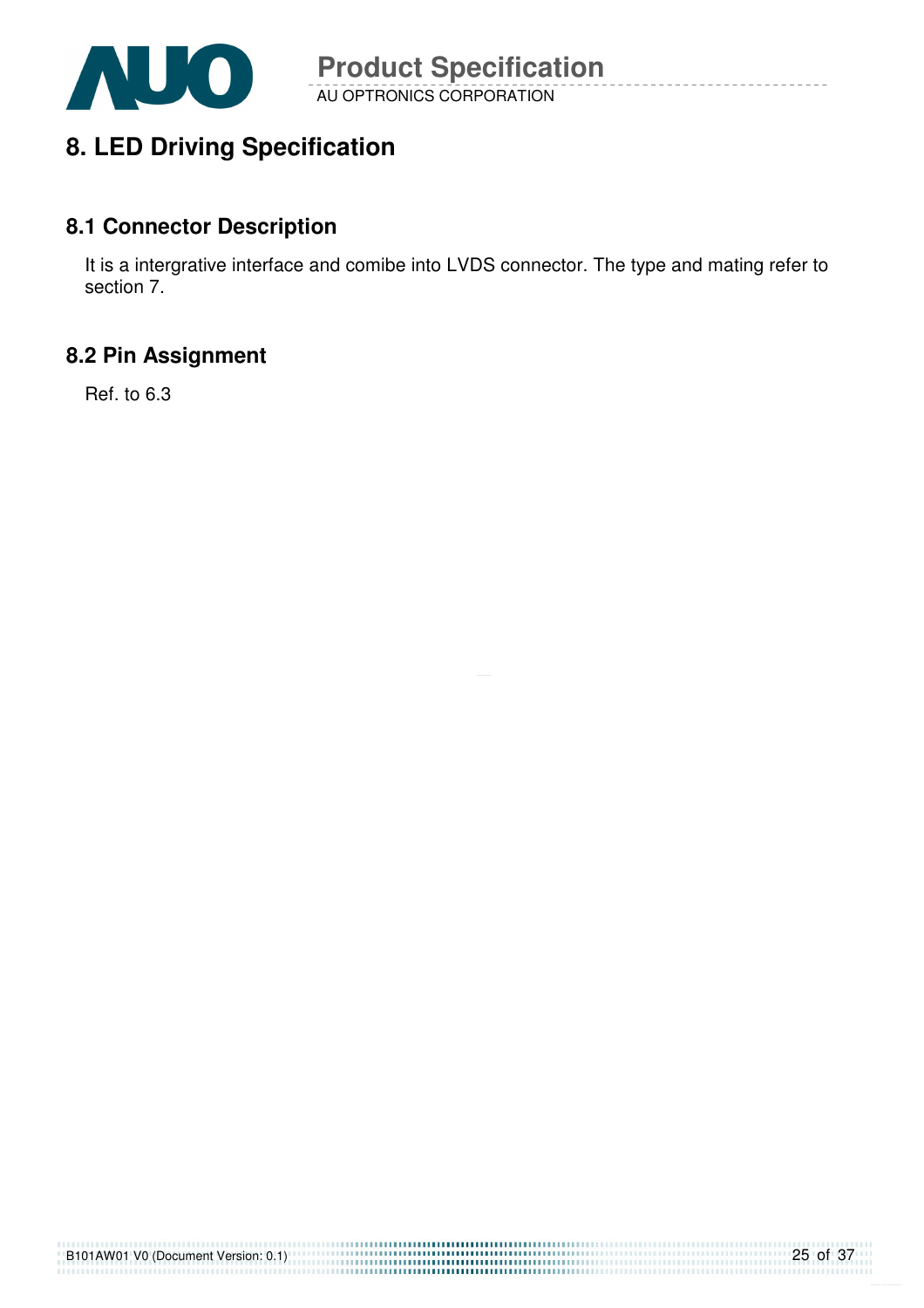

## **9. Vibration and Shock Test**

### **9.1 Vibration Test**

**Test Spec:** 

- **•** Test method: Non-Operation
- Acceleration: 1.5 G
- **•** Frequency: 10 500Hz Random
- Sweep: 30 Minutes each Axis (X, Y, Z)

## **9.2 Shock Test Spec:**

**Test Spec:** 

- **•** Test method: Non-Operation
- Acceleration: 220 G, Half sine wave
- Active time: 2 ms
- Pulse: X,Y,Z .one time for each side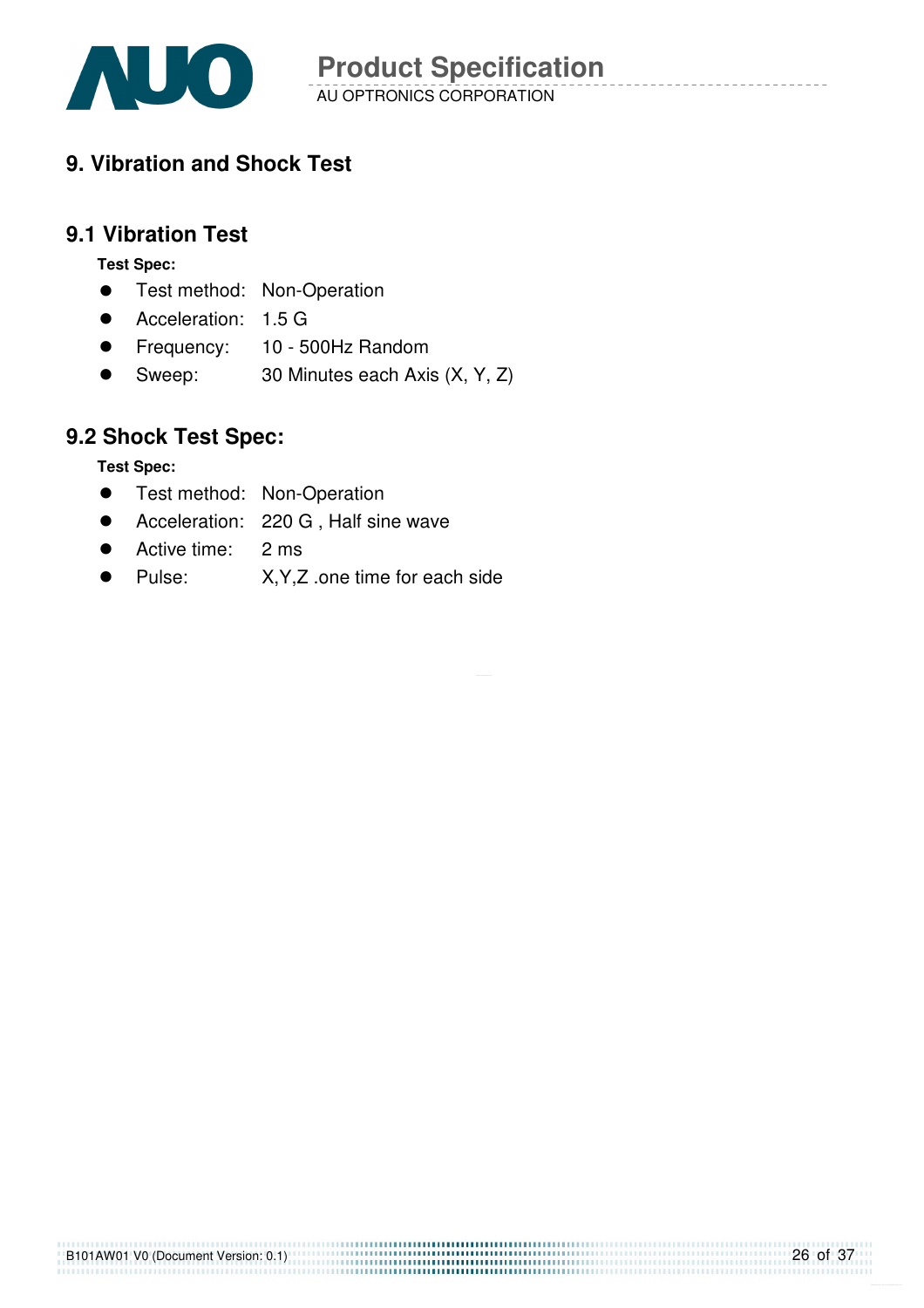

AU OPTRONICS CORPORATION

## **10. Reliability**

| <b>Items</b>                        | <b>Required Condition</b>                                            | <b>Note</b> |
|-------------------------------------|----------------------------------------------------------------------|-------------|
| Temperature<br><b>Humidity Bias</b> | Ta= $40^{\circ}$ C, 90%RH, 300h                                      |             |
| <b>High Temperature Operation</b>   | Ta= $50^{\circ}$ C, Dry, 300h                                        |             |
| Low Temperature Operation           | Ta= $0^{\circ}$ C, 300h                                              |             |
| <b>High Temperature Storage</b>     | 'Ta= 60℃, 35%RH, 300h                                                |             |
| Low Temperature Storage             | Ta= $-20^{\circ}$ C, 50%RH, 250h                                     |             |
| <b>Thermal Shock</b><br>Test        | Ta=-20 $\degree$ C to 60 $\degree$ C, Duration at 30 min, 100 cycles |             |
| <b>ESD</b>                          | Contact: ±8 KV                                                       | Note 1      |
|                                     | $Air : ±15$ KV                                                       |             |

**Note1:** According to EN 61000-4-2 , ESD class B: Some performance degradation allowed. No data lost

. Self-recoverable. No hardware failures.

**Remark:** MTBF (Excluding the LED): 30,000 hours with a confidence level 90%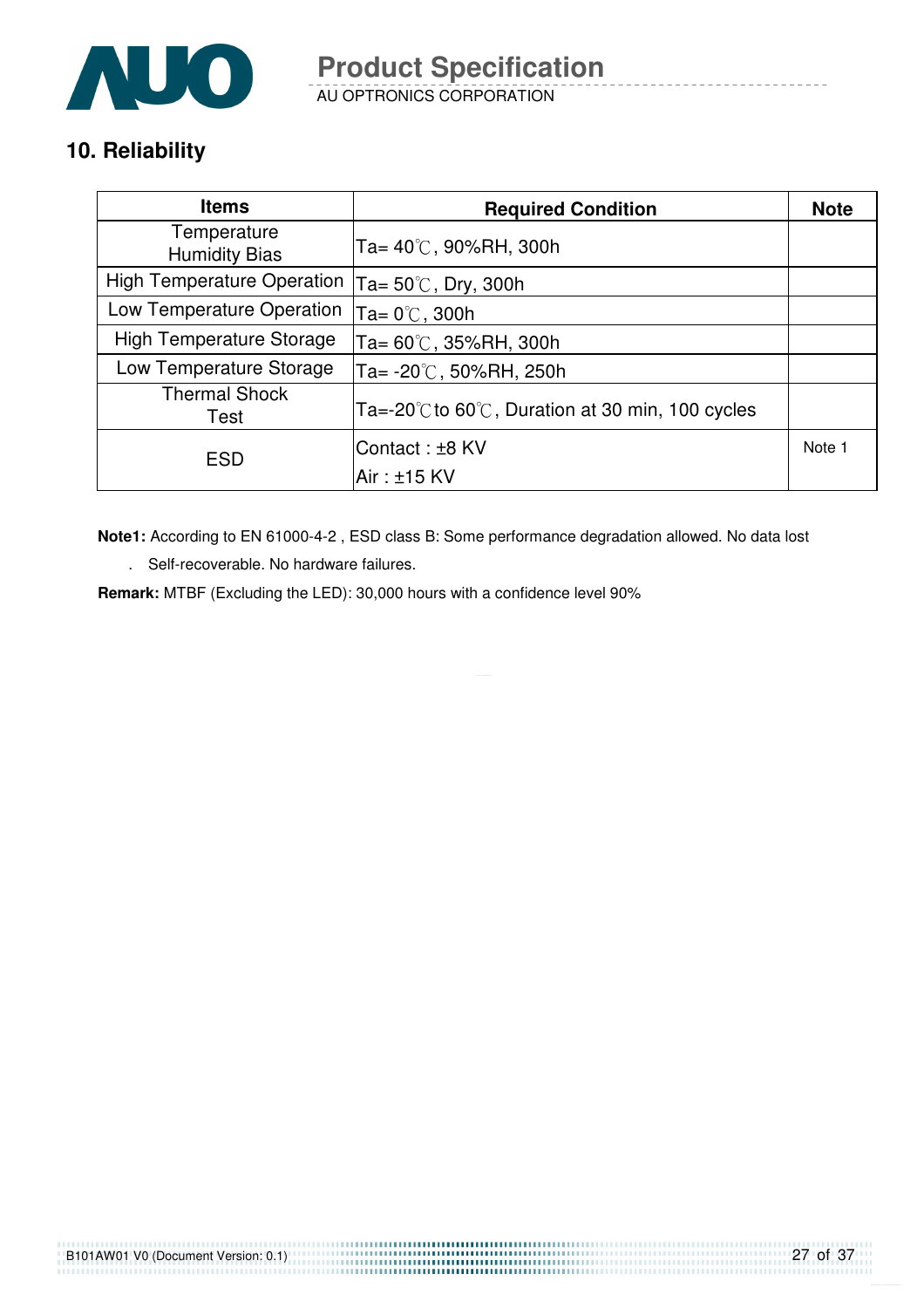

## **11. Mechanical Characteristics**

## **11.1 LCM Outline Dimension**

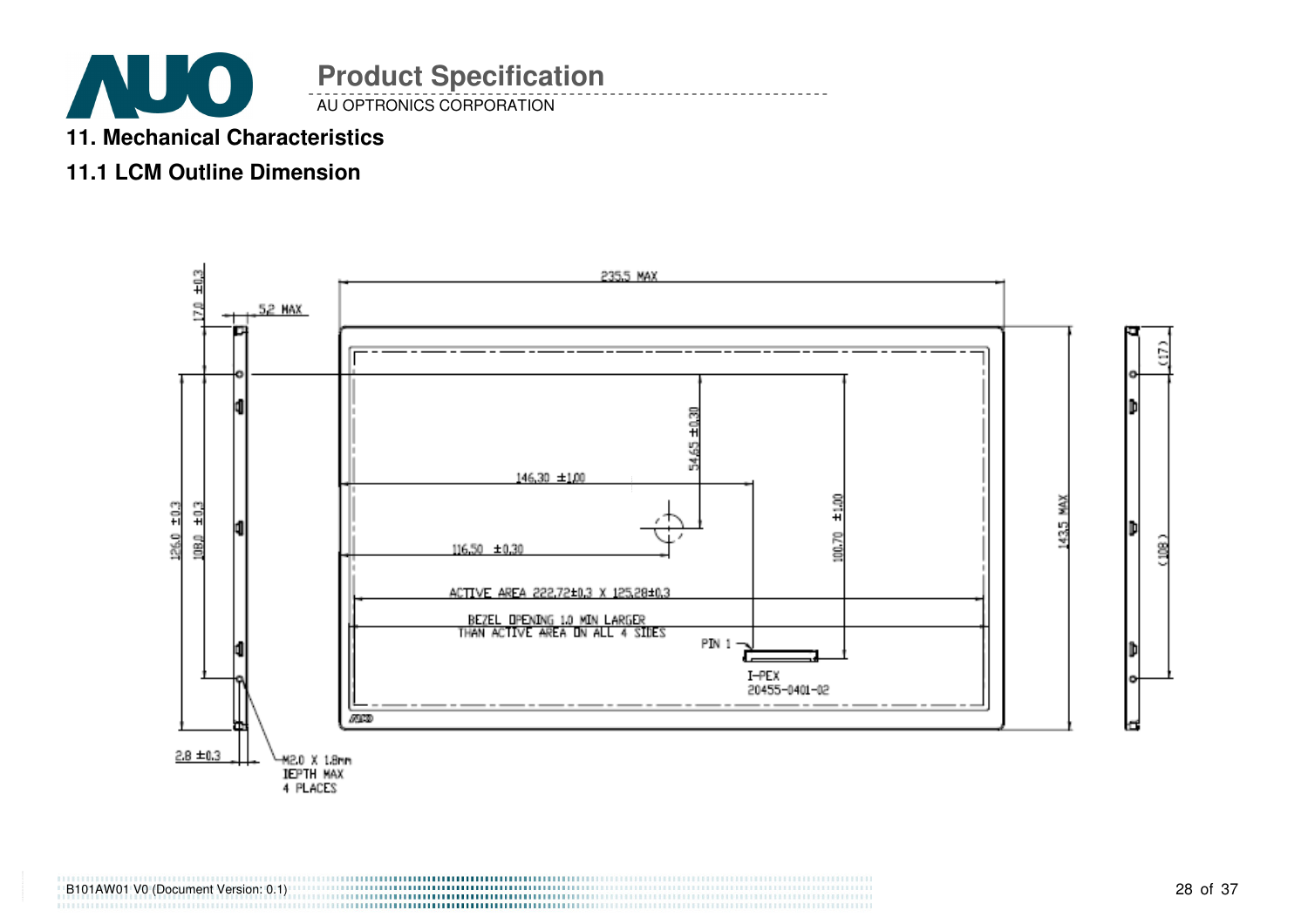

AU OPTRONICS CORPORATION **Product Specification** 

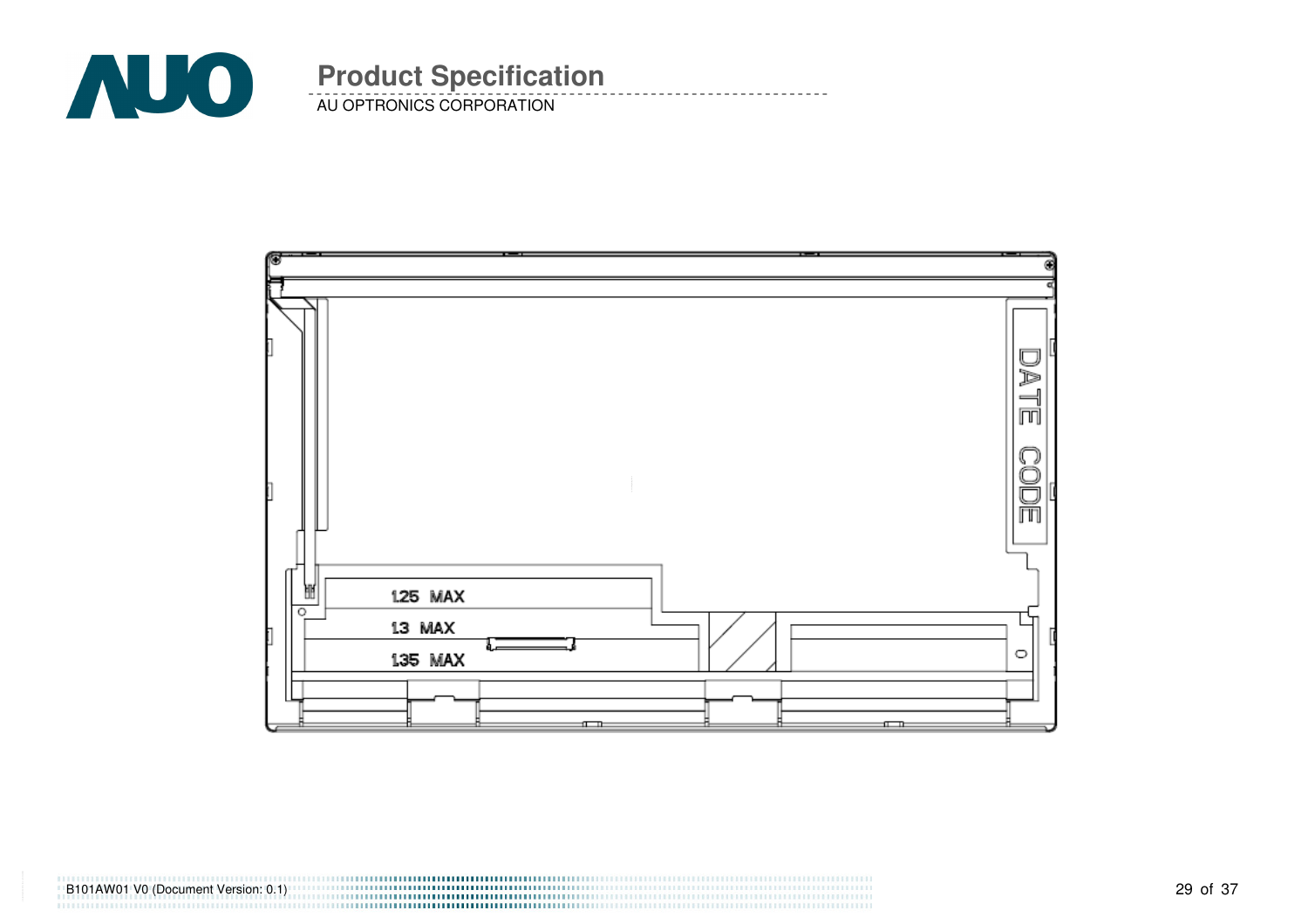

AU OPTRONICS CORPORATION

## **11.2 Screw Hole Depth and Center Position**

Screw hole maximum depth, from side surface = 2.0 mm (See drawing)

Screw hole center location, from front surface =  $2.8 \pm 0.3$ mm (See drawing) Screw Torque: Maximum 2.5 kgf-cm



,,,,,,,,,,,,,,,,,,,,,,,,,,,,,,,,,,,,,,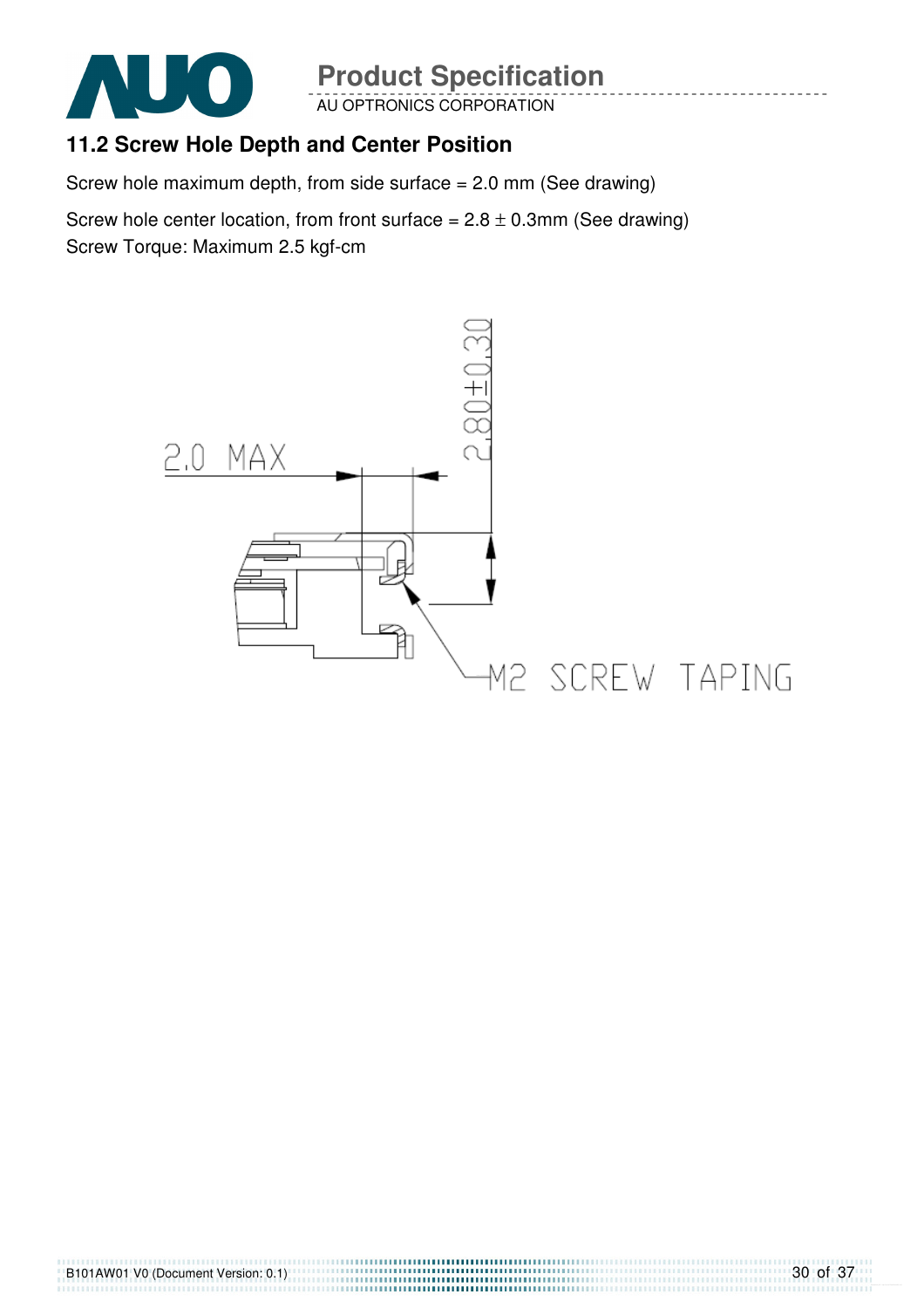

AU OPTRONICS CORPORATION

**12. Shipping and Package**

## **12.1 Shipping Label Format**

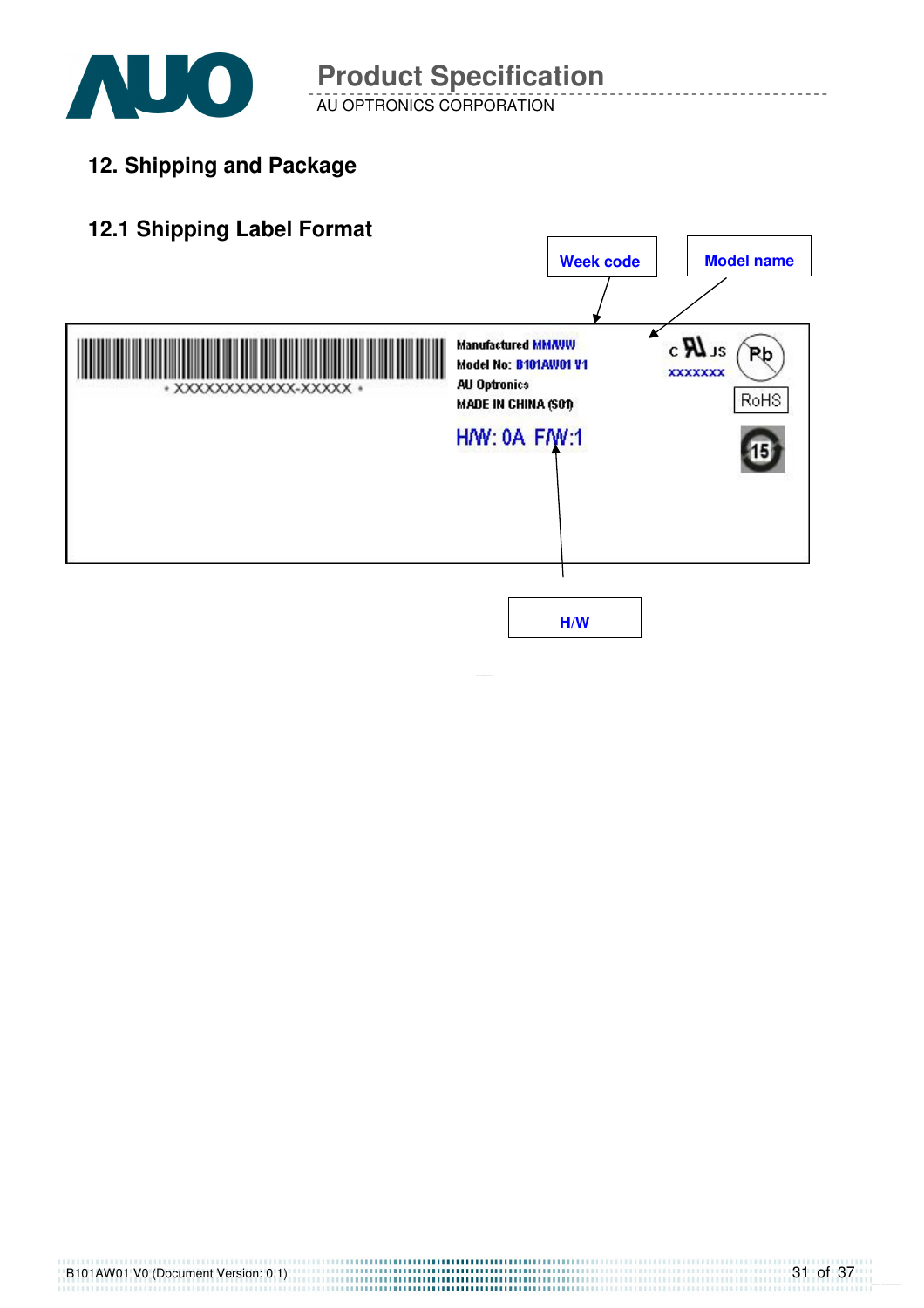

AU OPTRONICS CORPORATION

## **12.2 Carton package**

The outside dimension of carton is 477 (L) mm x 375 (W) mm x 339 (H) mm

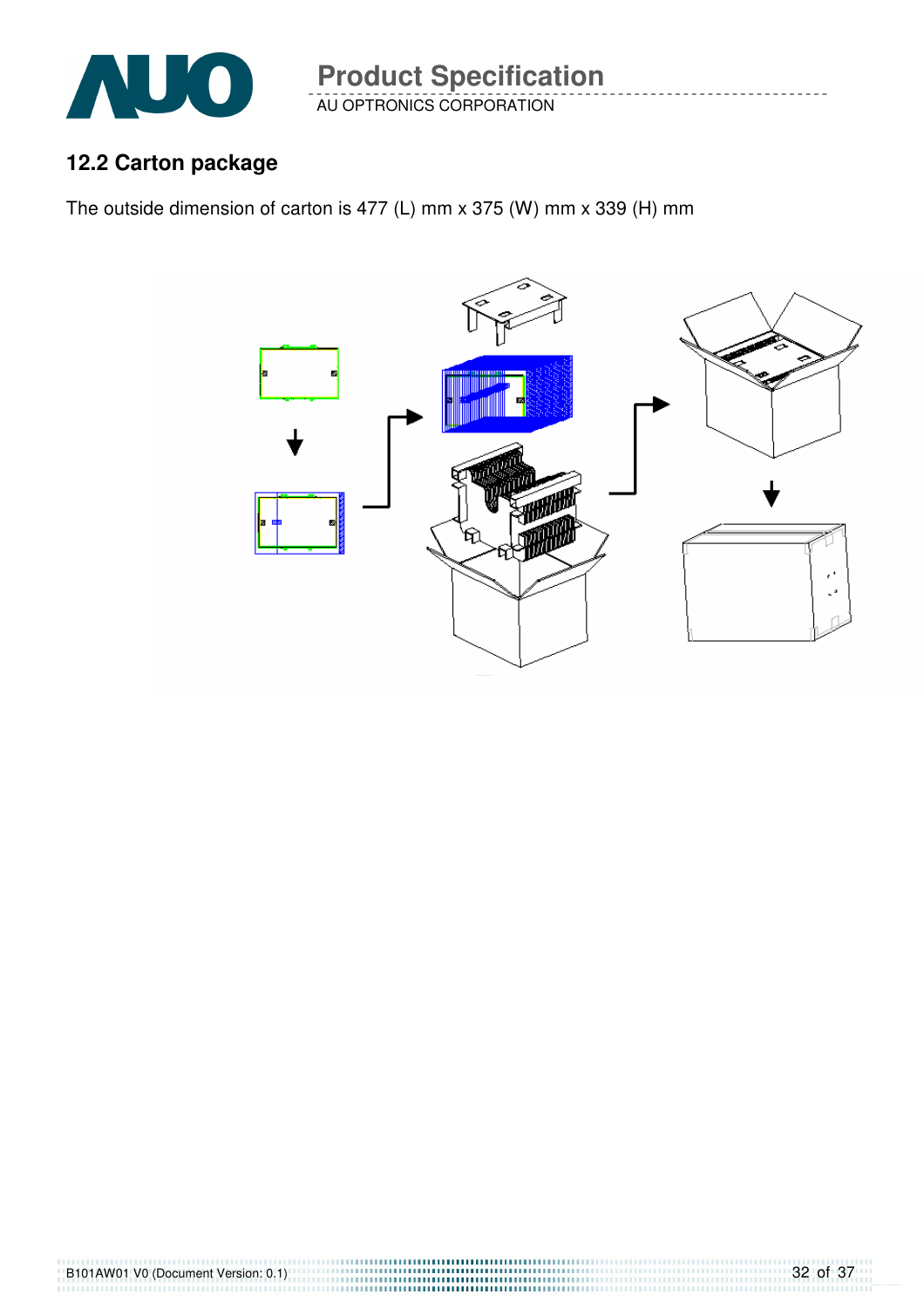

AU OPTRONICS CORPORATION

# **12.3 Shipping package of palletizing sequence**

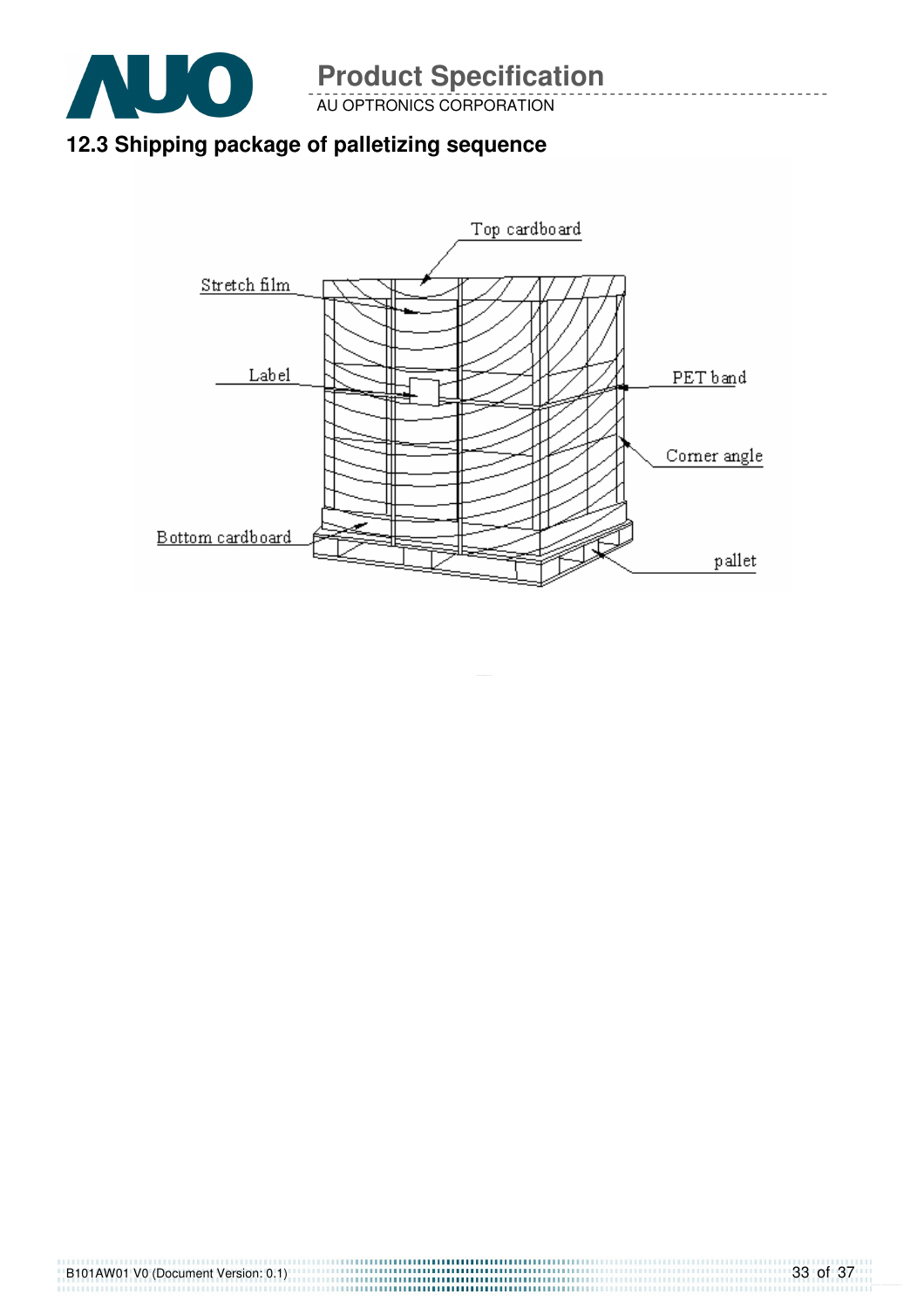

AU OPTRONICS CORPORATION

## **13. Appendix: EDID description**

| <b>Address</b> | <b>FUNCTION</b> | Value | Value | Value | <b>Note</b> |
|----------------|-----------------|-------|-------|-------|-------------|
| <b>HEX</b>     |                 |       |       |       |             |
| 00             |                 |       |       |       |             |
| 01             |                 |       |       |       |             |
| 02             |                 |       |       |       |             |
| 03             |                 |       |       |       |             |
| 04             |                 |       |       |       |             |
| 05             |                 |       |       |       |             |
| 06             |                 |       |       |       |             |
| 07             |                 |       |       |       |             |
| 08             |                 |       |       |       |             |
| ${\bf 09}$     |                 |       |       |       |             |
| 0A             |                 |       |       |       |             |
| 0B             |                 |       |       |       |             |
| 0C             |                 |       |       |       |             |
| 0D             |                 |       |       |       |             |
| 0E             |                 |       |       |       |             |
| 0F             |                 |       |       |       |             |
| 10             |                 |       |       |       |             |
| 11             |                 |       |       |       |             |
| $12$           |                 |       |       |       |             |
| $\frac{13}{1}$ |                 |       |       |       |             |
| $14$           |                 |       |       |       |             |
| 15             |                 |       |       |       |             |
| 16             |                 |       |       |       |             |
| 17             |                 |       |       |       |             |
| 18             |                 |       |       |       |             |
| 19             |                 |       |       |       |             |
| 1A             |                 |       |       |       |             |
| 1B             |                 |       |       |       |             |
| $1C$           |                 |       |       |       |             |
| $1\text{D}$    |                 |       |       |       |             |
| 1E             |                 |       |       |       |             |
| 1F             |                 |       |       |       |             |
| 20             |                 |       |       |       |             |
| 21             |                 |       |       |       |             |
| ${\bf 22}$     |                 |       |       |       |             |
| 23             |                 |       |       |       |             |
| 24             |                 |       |       |       |             |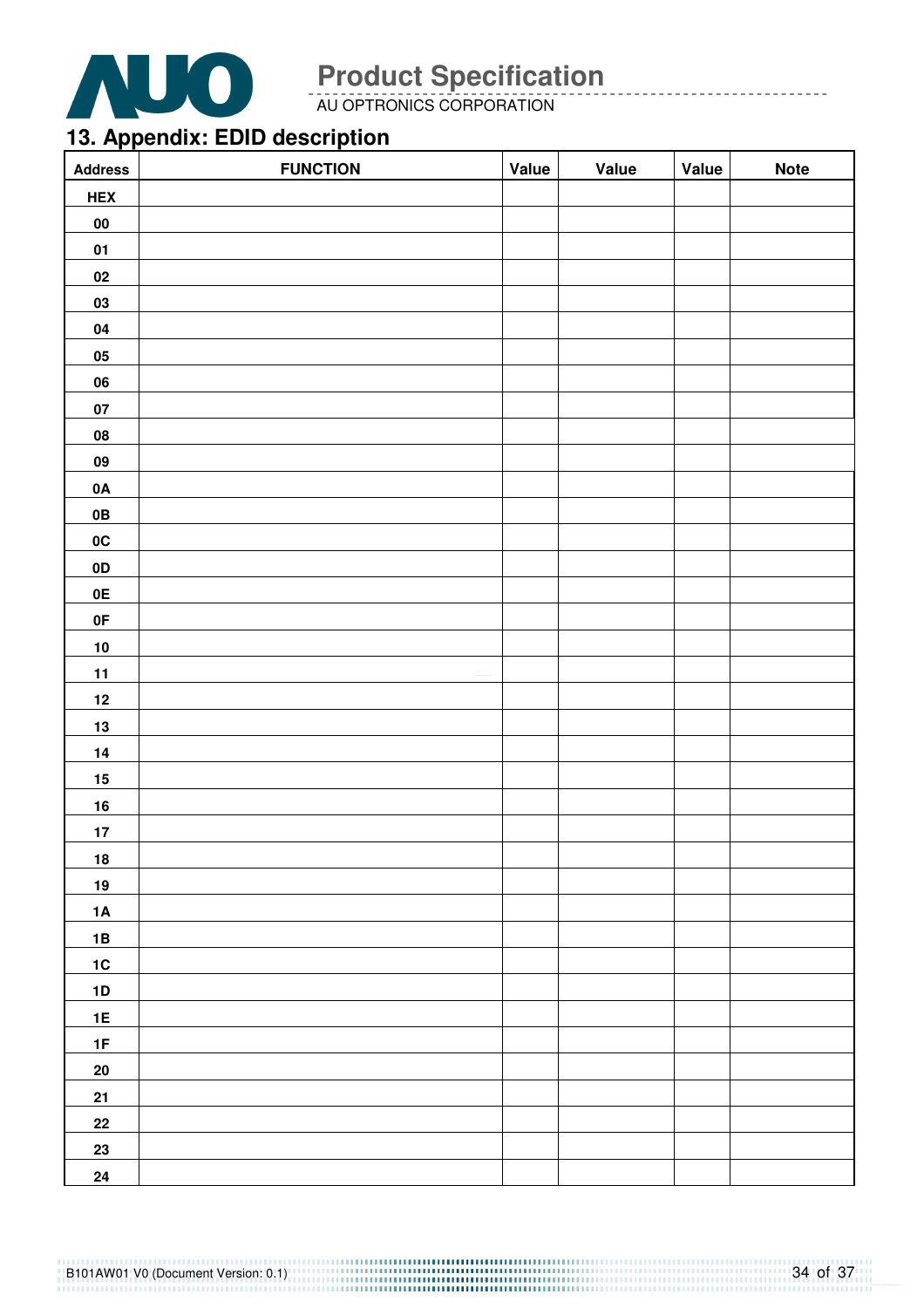

| $25\,$        |  |  |  |
|---------------|--|--|--|
| 26            |  |  |  |
| ${\bf 27}$    |  |  |  |
| ${\bf 28}$    |  |  |  |
| ${\bf 29}$    |  |  |  |
| 2A            |  |  |  |
| $2\mathsf{B}$ |  |  |  |
| 2C            |  |  |  |
| 2D            |  |  |  |
| 2E            |  |  |  |
| 2F            |  |  |  |
| ${\bf 30}$    |  |  |  |
| 31            |  |  |  |
| $32\,$        |  |  |  |
| 33            |  |  |  |
| 34            |  |  |  |
| 35            |  |  |  |
| ${\bf 36}$    |  |  |  |
| 37            |  |  |  |
| 38            |  |  |  |
| $39\,$        |  |  |  |
| 3A            |  |  |  |
| 3B            |  |  |  |
| 3C            |  |  |  |
| $3D$          |  |  |  |
| $3\mathsf{E}$ |  |  |  |
| $3\textrm{F}$ |  |  |  |
| 40            |  |  |  |
| 41            |  |  |  |
| 42            |  |  |  |
| 43            |  |  |  |
| 44            |  |  |  |
| 45            |  |  |  |
| 46            |  |  |  |
| 47            |  |  |  |
| 48            |  |  |  |
| 49            |  |  |  |
| 4A            |  |  |  |
| 4B            |  |  |  |
| 4C            |  |  |  |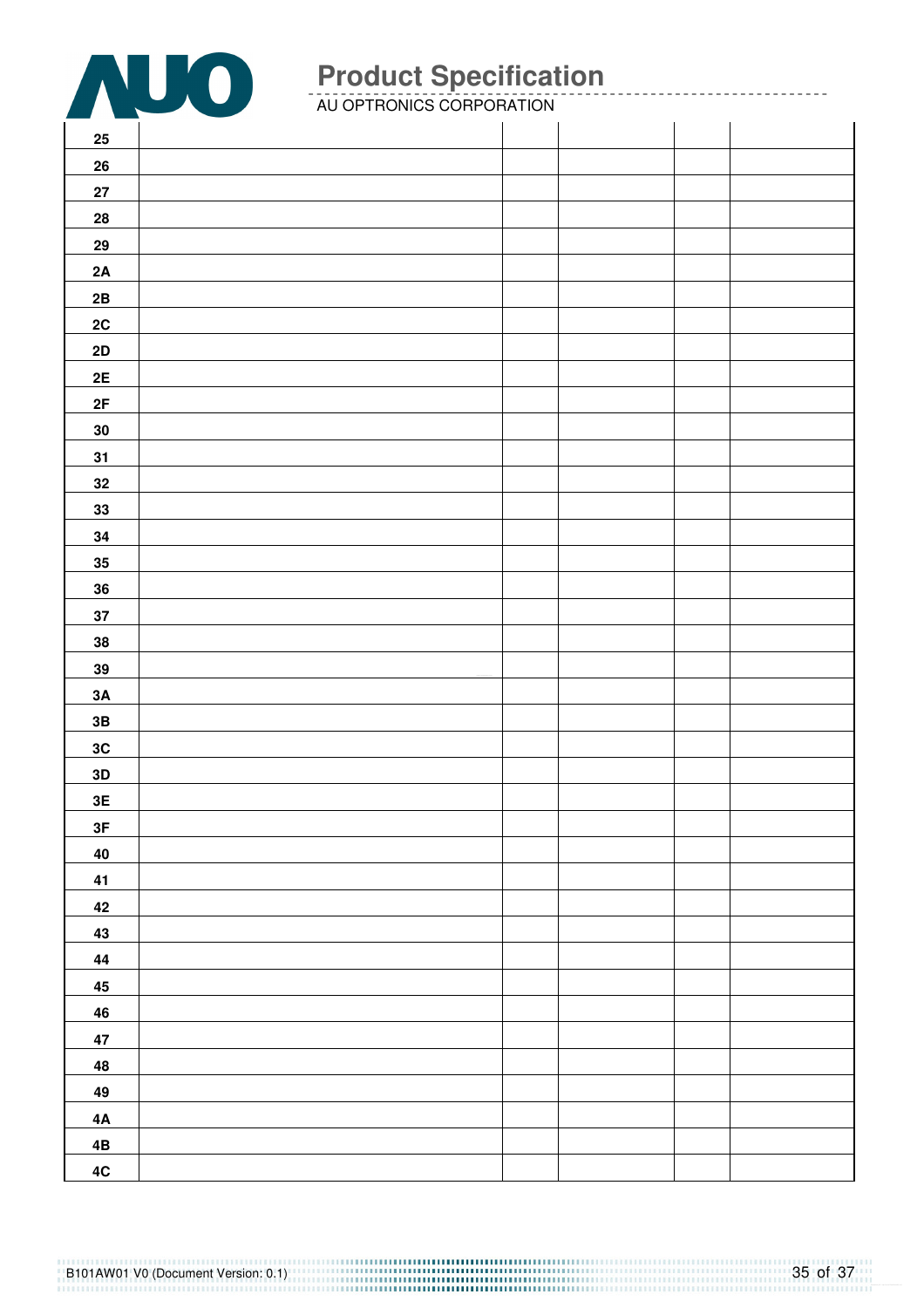

| 4D            |  |  |  |
|---------------|--|--|--|
| 4E            |  |  |  |
| $4\mathsf{F}$ |  |  |  |
| ${\bf 50}$    |  |  |  |
| 51            |  |  |  |
| 52            |  |  |  |
| 53            |  |  |  |
| 54            |  |  |  |
| 55            |  |  |  |
| 56            |  |  |  |
| 57            |  |  |  |
| 58            |  |  |  |
| 59            |  |  |  |
| $5\mathsf{A}$ |  |  |  |
| 5B            |  |  |  |
| $5{\rm C}$    |  |  |  |
| 5D            |  |  |  |
| $5\mathsf{E}$ |  |  |  |
| $5\mathsf{F}$ |  |  |  |
| 60            |  |  |  |
| 61            |  |  |  |
| 62            |  |  |  |
| 63            |  |  |  |
| 64            |  |  |  |
| 65            |  |  |  |
| 66            |  |  |  |
| 67            |  |  |  |
| 68            |  |  |  |
| 69            |  |  |  |
| 6A            |  |  |  |
| 6B            |  |  |  |
| 6C            |  |  |  |
| 6D            |  |  |  |
| 6E            |  |  |  |
| 6F            |  |  |  |
| 70            |  |  |  |
| 71            |  |  |  |
| $\bf 72$      |  |  |  |
| 73            |  |  |  |
| 74            |  |  |  |